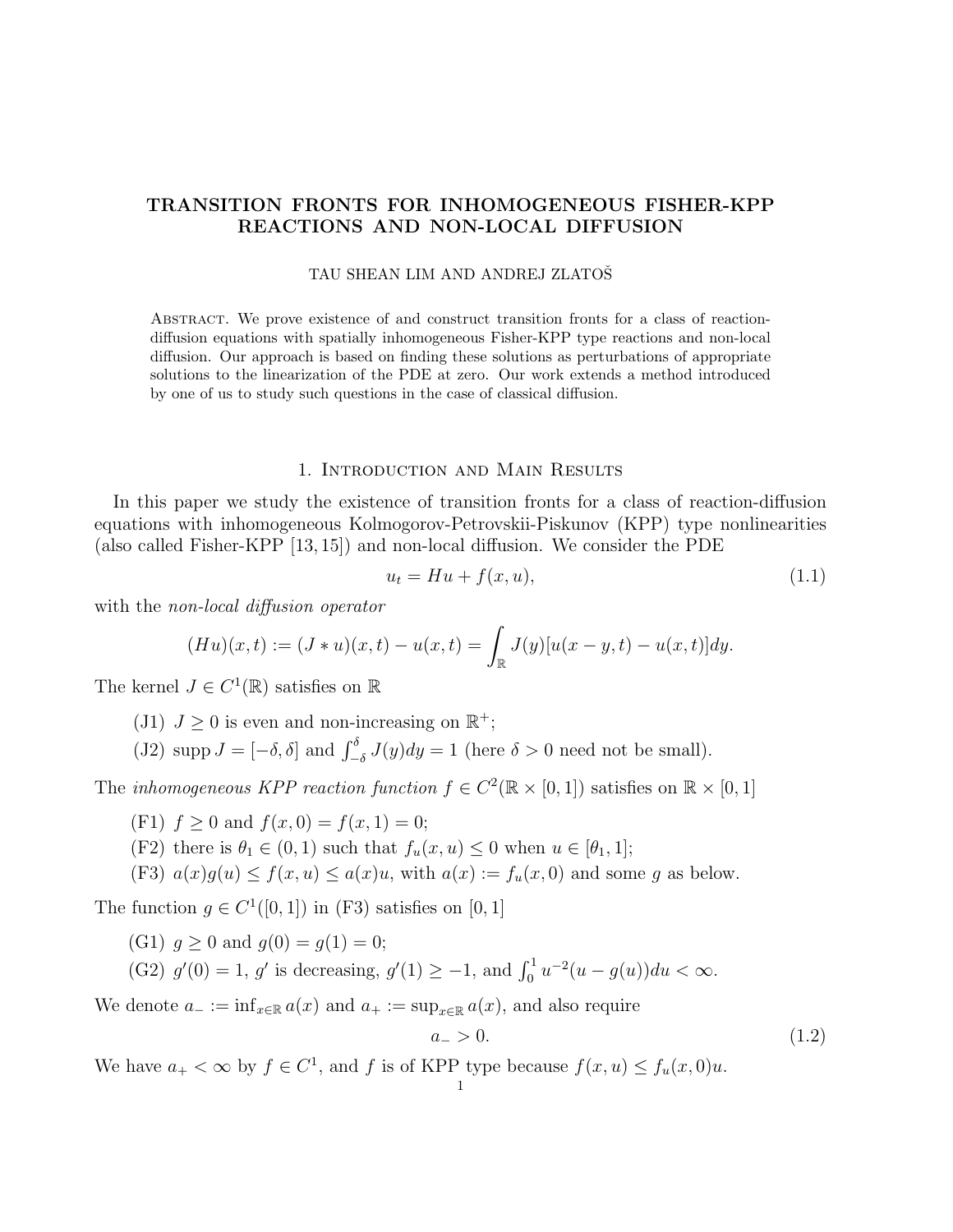A *(right moving) transition front* for (1.1) is any solution  $0 \le u \le 1$  on  $\mathbb{R} \times \mathbb{R}$  such that

$$
\lim_{x \to -\infty} u(x, t) = 1 \quad \text{and} \quad \lim_{x \to \infty} u(x, t) = 0 \tag{1.3}
$$

for each  $t \in \mathbb{R}$ , and u has a *bounded width*. The latter means that for each  $\varepsilon > 0$ ,

$$
\sup_{t \in \mathbb{R}} L_{u,\varepsilon}(t) := \sup_{t \in \mathbb{R}} \text{diam}\{x \in \mathbb{R} : \varepsilon \le u(x,t) \le 1 - \varepsilon\} < \infty. \tag{1.4}
$$

This notion of transition fronts is the 1-dimensional case of the definition by Berestycki-Hamel, which was stated for equations with classical diffusion (i.e.,  $\partial_{xx}$  in place of H) in [5]. It is a generalization of the notion of traveling fronts for homogeneous media and pulsating fronts for periodic media. The former are solutions of (1.1) (or its classical diffusion counterpart) with  $f(x, u) = f(u)$ , which are of the form  $u(x, t) = U(x - ct)$  for some speed  $c \in \mathbb{R}$  and profile  $U : \mathbb{R} \to (0, 1)$  such that  $\lim_{s\to\infty} U(s) = 1$  and  $\lim_{s\to\infty} U(s) = 0$ . The latter are solutions of (1.1) with x-periodic f, which are of the form  $u(x,t) = U(x - ct, x)$ , with U periodic in and the above limits uniform in the second argument.

Traveling and pulsating fronts in the presence of classical diffusion have been extensively studied, starting with the works of Fisher [13] and Kolmogorov-Petrovskii-Piskunov [15]. Instead of surveying the vast literature, let us refer to the review articles by Berestycki [3] and Xin [25], and mention specifically that in the homogeneous/periodic KPP case, there exists a traveling/pulsating front precisely when the speed  $c \geq c_f$ , where the number  $c_f > 0$ is the minimal front speed for f (in the homogeneous case  $c_f = 2\sqrt{f'(0)}$ ).

The corresponding results for the non-local diffusion equation (1.1) are considerably more recent. For instance, in [2,7,9,11,12], existence, uniqueness, and other properties of traveling fronts are proved for various kernels  $J$  and various types of homogeneous reactions  $f$  (KPP, monostable, ignition, and bistable). The case of periodic KPP reactions was also addressed by Coville, Dávila, and Martínez in [10], where pulsating fronts were proved to exist precisely when the speed  $c \geq c_{J,f}$  (for homogeneous reactions this was proved in [11]). In fact, [10] applies in several spatial dimensions, where it proves that for each unit vector  $e$  there again exists a pulsating front in direction e with speed c precisely when  $c \geq c_{J,f,e}$ . We mention that traveling fronts for equations with non-local diffusion represented by the fractional Laplacian and homogeneous ignition reactions [19], as well as with classical diffusion and non-local homogeneous KPP reactions [6] were also studied recently.

In these studies, both for classical and non-local diffusion, it has been of crucial help that the traveling front ansatz  $u(t, x) = U(x - ct)$  turns the PDE (1.1) into an ODE. The pulsating front ansatz  $u(t, x) = U(x - ct, x)$  (U periodic in the second argument) similarly yields a degenerate elliptic PDE. For general (non-periodic) inhomogeneous reactions, on the other hand, no such simplification is available. Because of this, the question of existence and properties of transition fronts for (1.1) with classical diffusion and general inhomogeneous reactions has been addressed only recently in, among other works, [17, 18, 20–22, 24, 26, 27]. The present paper is, to the best of our knowledge, the first study of the analogous non-local diffusion problem.

Our main result is existence of transition fronts for (1.1) with KPP reactions whose  $a(x)$  $f_u(x, 0)$  is sufficiently close to a constant (while f itself need not be close to a homogeneous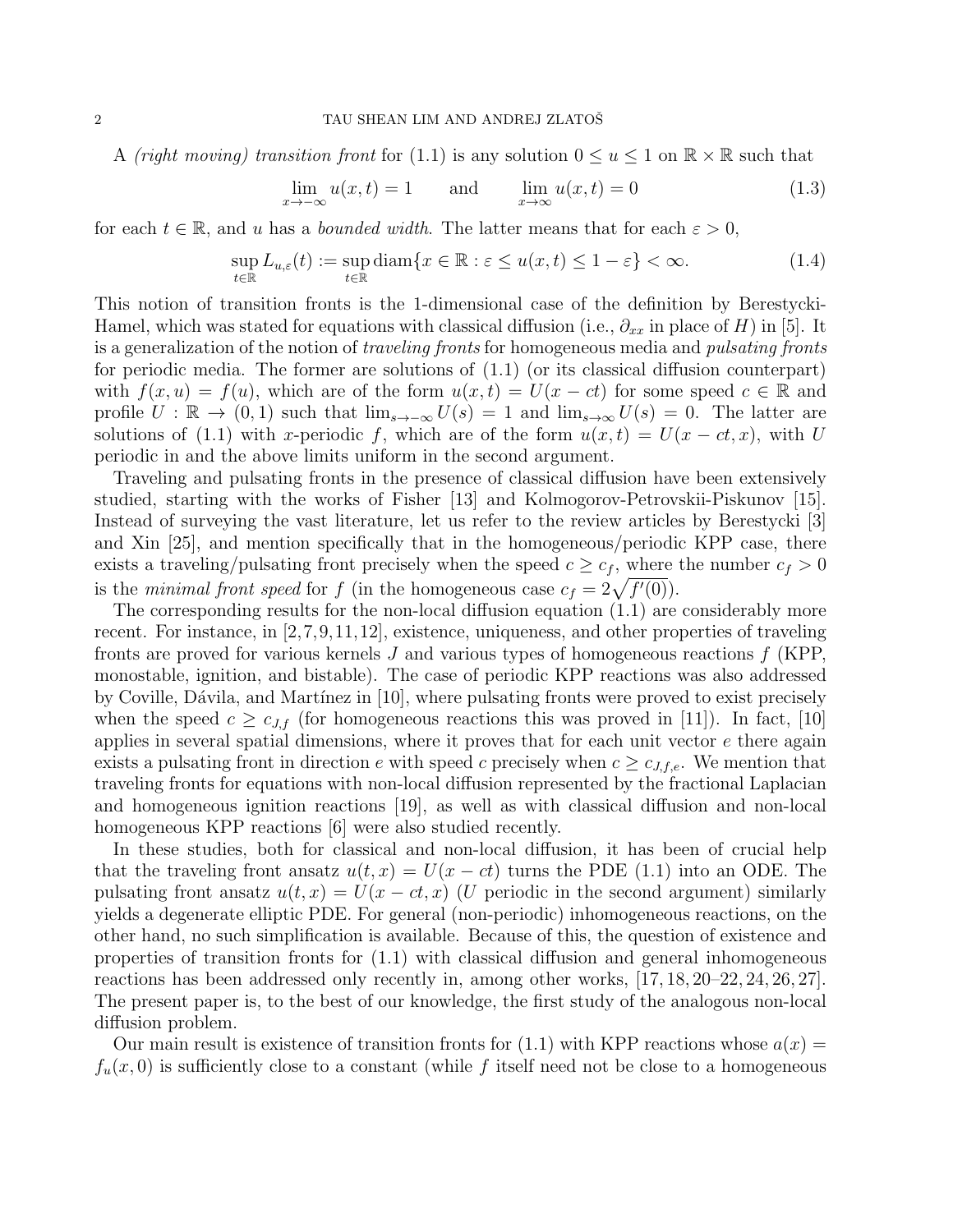reaction). We prove this by extending to this model a method introduced by one of us in [26] for the classical diffusion case. The idea here is to exploit the close relationship between (1.1) and its linearization at  $u = 0$ ,

$$
v_t = Hv + a(x)v.
$$
\n
$$
(1.5)
$$

We will therefore first study the simpler case of *front-like solutions* of (1.5), of the form

$$
v_{\lambda}(x,t) = e^{\lambda t} \phi_{\lambda}(x). \tag{1.6}
$$

Here  $\phi_{\lambda} > 0$  is a generalized eigenfunction of the operator  $H + a(x)$ , satisfying

$$
H\phi_{\lambda} + a(x)\phi_{\lambda} = \lambda\phi_{\lambda} \tag{1.7}
$$

on R, which grows exponentially to  $\infty$  as  $x \to -\infty$  and decays exponentially to 0 as  $x \to \infty$ .

In the case of classical diffusion, Sturm-Liouville theory assures existence of (a unique up to a multiple) such  $\phi_{\lambda}$  if and only if  $\lambda > \sup \sigma(\partial_{xx} + a(x))$  (with  $\sigma(\mathcal{L})$  the spectrum of  $\mathcal{L}$ ). We will prove that for (1.7), such  $\phi_{\lambda}$  exists for each  $\lambda > a_{+}$ . Note that H is a negative operator on  $L^2(\mathbb{R})$ , so  $a(x) \le a_+$  shows  $a_+ \ge \sup \sigma(H + a(x))$ . In fact,  $-2I \le H \le 0$ , with I the identity operator, since  $||J * \phi||_2 \le ||J||_1 ||\phi||_2 = ||\phi||_2$  by Young's inequality.

Also note that if a is constant, then  $\sup \sigma(H + a) = a$  and for each  $\lambda > a$  there is  $p_{\lambda} > 0$ such that  $\phi_{\lambda}(x) = e^{-p_{\lambda}x}$  solves (1.7). This  $p_{\lambda}$  is unique and given by  $\int_{\mathbb{R}} J(y)e^{p_{\lambda}y}dy = 1 + \lambda - a$ . In this case the solution (1.6) can also be written as  $v_{\lambda}(x,t) = e^{-p_{\lambda}(x-\bar{ct})}$ , with speed  $c = \lambda p_{\lambda}^{-1}$ . In the general inhomogeneous case, however, fronts for  $(1.1)$  and  $(1.5)$  typically do not have specific speeds, so one cannot anymore "parametrize" fronts via their speeds c. Instead, one can use the "energies"  $\lambda$  for this purpose.

Next we note that by  $(F3)$ , solutions of  $(1.5)$  are super-solutions of  $(1.1)$ . The main result of [26] is showing that in the case of classical diffusion, for each  $\lambda \in (\sup \sigma(\partial_{xx} + a(x)), 2a_{-})$ there is a function  $h_\lambda : [0, \infty) \to [0, 1)$  such that  $w_\lambda := h_\lambda(v_\lambda) \leq v_\lambda$  is a sub-solution of  $(1.1)$ , and then finding a transition front  $u_\lambda$  for (1.1) between  $w_\lambda$  and  $\min\{v_\lambda, 1\}$ . This  $h_\lambda$  satisfies

$$
h_{\lambda}(0) = 0,
$$
  $h'_{\lambda}(0) = 1,$   $\lim_{v \to \infty} h_{\lambda}(v) = 1,$  and  $h''_{\lambda} < 0$  on  $(0, \infty)$ , (1.8)

which also means that  $h_{\lambda}$  is increasing and  $h_{\lambda}(v) \leq v$  on  $[0, \infty)$ . From  $\lim_{v\to 0} v^{-1}h_{\lambda}(v) = 1$ ,  $\lim_{x\to\infty} v_\lambda(x,t) = 0$  for each  $t \in \mathbb{R}$ , and  $w_\lambda \leq u_\lambda \leq v_\lambda$  it follows that

$$
\lim_{x \to \infty} \frac{u_{\lambda}(x, t)}{v_{\lambda}(x, t)} = 1
$$
\n(1.9)

for each  $t \in \mathbb{R}$ . We note that the bound  $\lambda < 2a_{-}$  is not just a technical limitation; it is sharp for constant a, and there are also examples of KPP f with  $\sup \sigma(\partial_{xx} + a(x)) > 2a$  for which no transition fronts exist at all [20].

In the present paper we show that this approach can be extended to the non-local diffusion equation (1.1). To do so, we need to overcome three new difficulties. First, we are not aware of a version of the Sturm-Liouville theory for operators  $H + a(x)$ , and have to prove the necessary result below (Lemma 2.1). Second, due to the non-locality of  $H$ , we need to obtain very good estimates on the oscillation of the generalized eigenfunctions  $\phi_{\lambda}$  (Lemma 3.2) in order to apply the (local in nature) method of finding sub-solutions from [26]. And third, (1.1)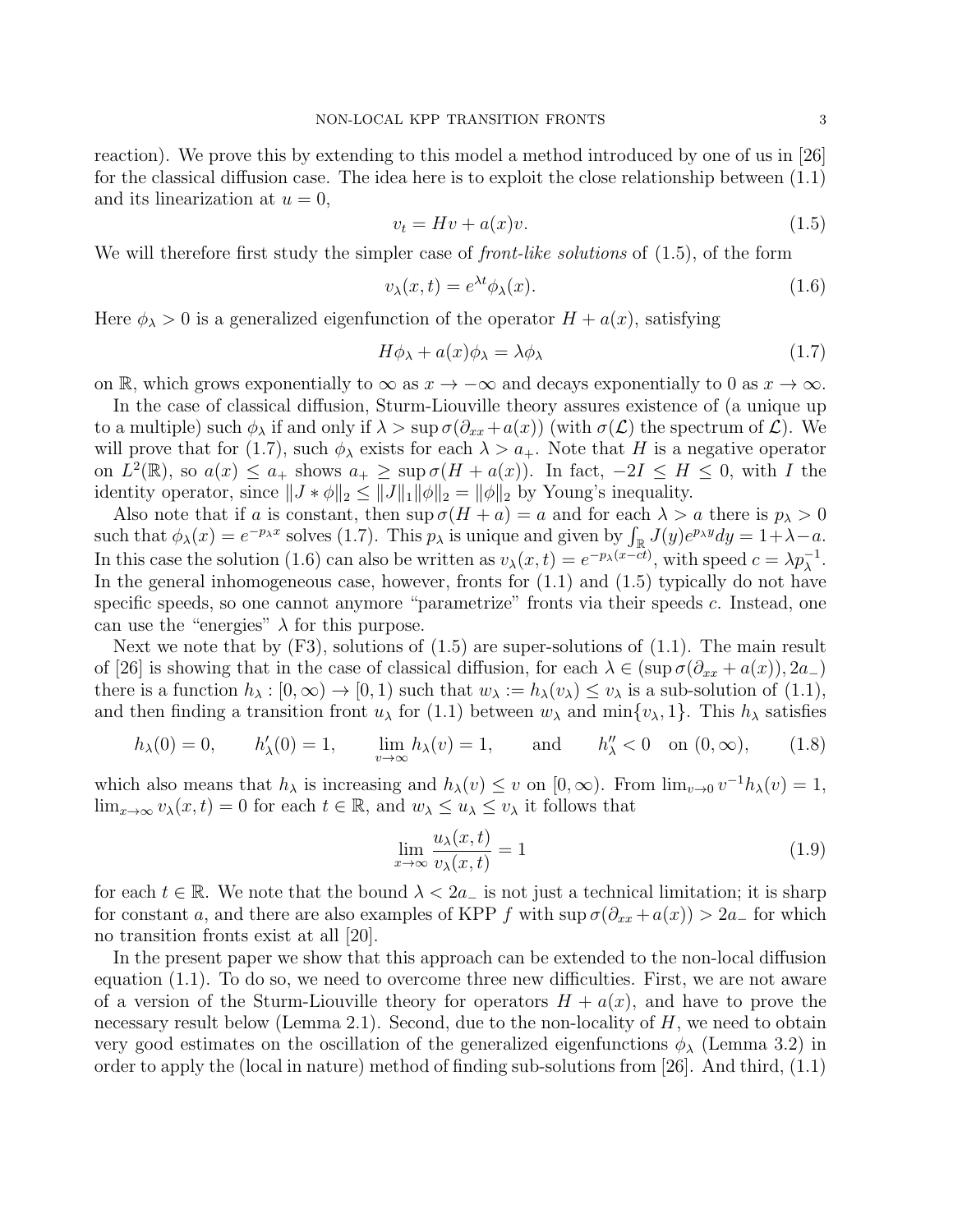lacks the regularizing effects of its classical diffusion counterpart. In fact, the fundamental solution of  $u_t = Hu$  is

$$
\Gamma(x - x_0, t) := e^{-t} \delta_0(x - x_0) + e^{-t} (e^{t\hat{J}} - 1) (x - x_0),
$$

where  $\delta_0$  is the delta function at 0 (see [1, Lemma 1.6]). We overcome this lack of parabolic regularity theory for (1.1) by showing that while the regularity of solutions of the PDE does not improve with time, for at least some solutions it does not worsen arbitrarily either (Lemma 4.1). Our main result is as follows.

**Theorem 1.1.** Assume that  $J, f, g$  satisfy the hypotheses (J), (F), (G) above and (1.2). (i) If  $\lambda > a_+$ , then (1.7) has a continuous solution  $\phi_{\lambda} > 0$  with

$$
\lim_{x \to -\infty} \phi_{\lambda}(x) = \infty \quad \text{and} \quad \lim_{x \to \infty} \phi_{\lambda}(x) = 0. \tag{1.10}
$$

(In fact, by Lemma 2.1,  $\phi_{\lambda}$  grows and decays at least exponentially as  $x \to -\infty$  and  $x \to \infty$ .) Thus  $v_{\lambda}$  from (1.6) is a super-solution of (1.1).

(ii) There are  $\lambda_0 = \lambda_0(J, a_-) > 0$  (which is non-decreasing in  $a_-$ ) and  $h_q : [0, \infty) \mapsto [0, 1)$ satisfying (1.8) such that if  $a_+ < a_- + \lambda_0$ , then for each  $\lambda \in (a_+, a_- + \lambda_0)$  the function  $w_{\lambda} := h_g(v_{\lambda})$  is a sub-solution of (1.1).

(iii) If  $\lambda \in (a_+, a_- + \lambda_0)$ , then there exists a transition front  $u_\lambda$  for (1.1) satisfying

$$
w_{\lambda} \le u_{\lambda} \le \min \{v_{\lambda}, 1\}.
$$
\n
$$
(1.11)
$$

Remarks. 1. Obviously (1.9) holds again.

2. Here  $h_q$  only depends on g only, so not on  $\lambda \in (a_+, a_- + \lambda_0)$ .

3. In the case of classical diffusion [26] obtains  $\lambda_0 = a_-,$  which is sharp. An explicit expression for our  $\lambda_0$  can be found from the formulas in Sections 3 and 6, but we do not know what the sharp value is in this case.

4. At the end of Section 4 we obtain an explicit upper bound on the  $\varepsilon$ -width of  $u_\lambda$  (defined in (1.4)) for  $\lambda \in (a_+, a_- + \lambda_0)$ . This bound depends only on  $\varepsilon$ , *J*, *g* and on an upper bound for  $a_-\text{ and }(\lambda-a_+)^{-1}$ .

5. As can be easily seen from the proof, the theorem extends to time-dependent  $f$  such that  $f_u(t, x, 0)$  is time independent and  $(F)$  holds for each  $t \in \mathbb{R}$ .

6. If  $a_+ < \inf_n \lambda_n \leq \sup_n \lambda_n < a_- + \lambda_0$  and  $b_n > 0$  are such that  $\sum_n b_n < \infty$ , then as in [26], the result holds with  $\phi_\lambda$  and  $v_\lambda$  replaced by  $\sum_n b_n \phi_{\lambda_n}$  and  $\sum_n b_n v_{\lambda_n}$ . The corresponding fronts are a combination of a countable number of the "pure" fronts from (iii). Their existence is new even in the cases of homogeneous and periodic reactions (and non-local diffusion).

We prove the three parts of Theorem 1.1 in the next three sections, postponing the proofs of two crucial estimates needed for the construction of sub-solutions until Sections 5 and 6.

Acknowledgements. We thank the anonymous referee for questions that pushed us to improve our main result. TSL was partially supported by NSF grant DMS-1056327, and AZ was partially supported by NSF grants DMS-1056327, DMS-1113017, and DMS-1159133.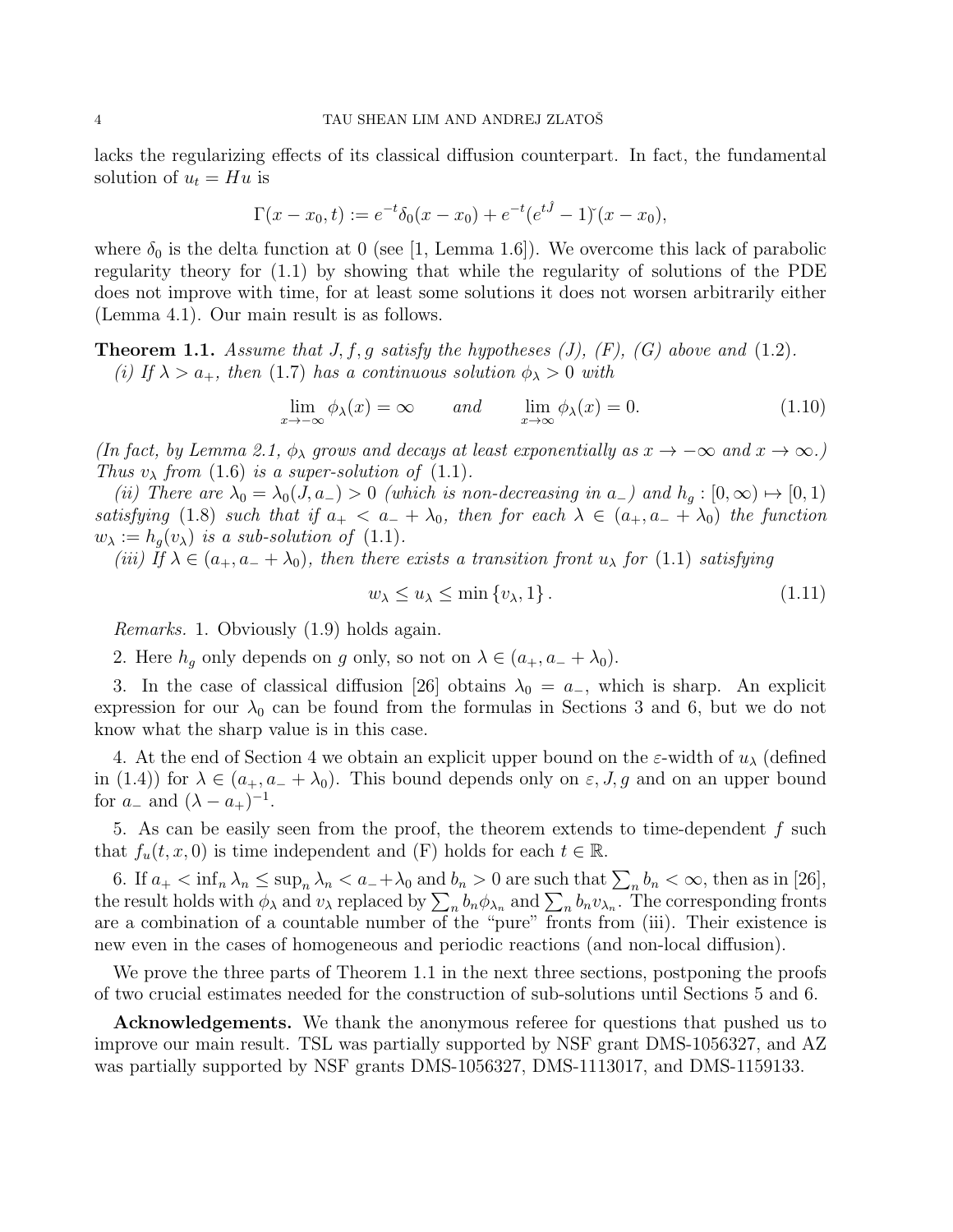#### 2. Proof of Theorem 1.1(i) (Construction of a Super-solution)

Recall that  $v_{\lambda}$  from (1.6) is a super-solution of (1.1) when  $\phi_{\lambda}$  solves (1.7). We thus only need to prove the following result.

**Lemma 2.1.** If  $\lambda > a_+$ , then there is a continuous solution  $\phi_{\lambda} > 0$  of (1.7) and L =  $L(J, \lambda - a_-, \lambda - a_+) > 0$  such that  $\phi_{\lambda}(x) \geq 2\phi_{\lambda}(y)$  whenever  $y \geq x + L$ .

To prove this, we will need an appropriate regularity estimate.

**Lemma 2.2.** Assume that  $\lambda > a_+$  and  $\phi > 0$  is continuous on R and solves (1.7) on  $[b, \infty)$ . There are  $C = C(J, \lambda - a_{-}) > 0$  and  $m = m(J, \lambda - a_{-}, \lambda - a_{+}) > 0$  such that the following hold.

(i) If  $x > b + \delta$ , then

$$
|(J * \phi)'(x)| \le C(J * \phi)(x). \tag{2.1}
$$

In particular, for all  $x, y \in [b + \delta, \infty)$ ,

$$
(J * \phi)(y) \le e^{C|x-y|} (J * \phi)(x)
$$
\n
$$
(2.2)
$$

(ii) If  $\lim_{x\to\infty}\phi(x)=0$  and  $y\geq x\geq b+\delta$ , then

$$
(J * \phi)(y) \le \frac{C}{m} e^{-m(y-x)} (J * \phi)(x).
$$
 (2.3)

Remark. (2.2) and (1.7) imply  $\phi(y) \leq (1 + \lambda - a_{-})e^{C|x-y|}\phi(x)$  for  $x, y \in [b + \delta, \infty)$  (note that  $1 + \lambda - a_+ \ge 1$ ). This is a special case of the main result in [8].

*Proof.* (i) Let us rewrite (1.7) for  $x > b$  as

$$
(J * \phi)(x) = (1 + \lambda - a(x))\phi(x). \tag{2.4}
$$

Since supp  $J' \subseteq [-\delta, \delta]$  and  $J * J > 0$  on  $(-2\delta, 2\delta)$ , we have

$$
C_J := \frac{\|J'\|_{\infty}}{\inf_{x \in [-\delta, \delta]} (J * J)(x)} > 0
$$

and  $|J'(x)| \leq C_J (J * J)(x)$  for  $x \in \mathbb{R}$ . Hence, by  $\phi, J \geq 0$  and  $(2.4)$ , we have for  $x \geq b + \delta$ ,  $|(J * \phi)'(x)| \le (|J'| * \phi)(x) \le C_J (J * J * \phi)(x) \le C_J (1 + \lambda - a_{-})(J * \phi)(x)$ 

(we need  $x \geq b + \delta$  in the last inequality). This is (2.1) when we take  $C := C_J(1 + \lambda - a_-)$ . (ii) We first claim that there is  $m = m(J, \lambda - a_-, \lambda - a_+) > 0$  such that for  $x \ge b + \delta$ ,

$$
(J * \phi)(x) \ge m \int_x^{\infty} (J * \phi)(\tau) d\tau.
$$
\n(2.5)

Let us assume this is the case. Then  $[e^{mx} \int_x^{\infty} (J * \phi)(\tau) d\tau]' \leq 0$ , so for  $y \geq x \geq b + \delta$ ,

$$
\int_{y}^{\infty} (J * \phi)(\tau) d\tau \le e^{-m(y-x)} \int_{x}^{\infty} (J * \phi)(\tau) d\tau.
$$
 (2.6)

Hence, by this,  $(2.1)$ , and  $(2.5)$ ,

$$
(J * \phi)(y) = -\int_y^\infty (J * \phi)'(\tau) d\tau \le C \int_y^\infty (J * \phi)(\tau) d\tau
$$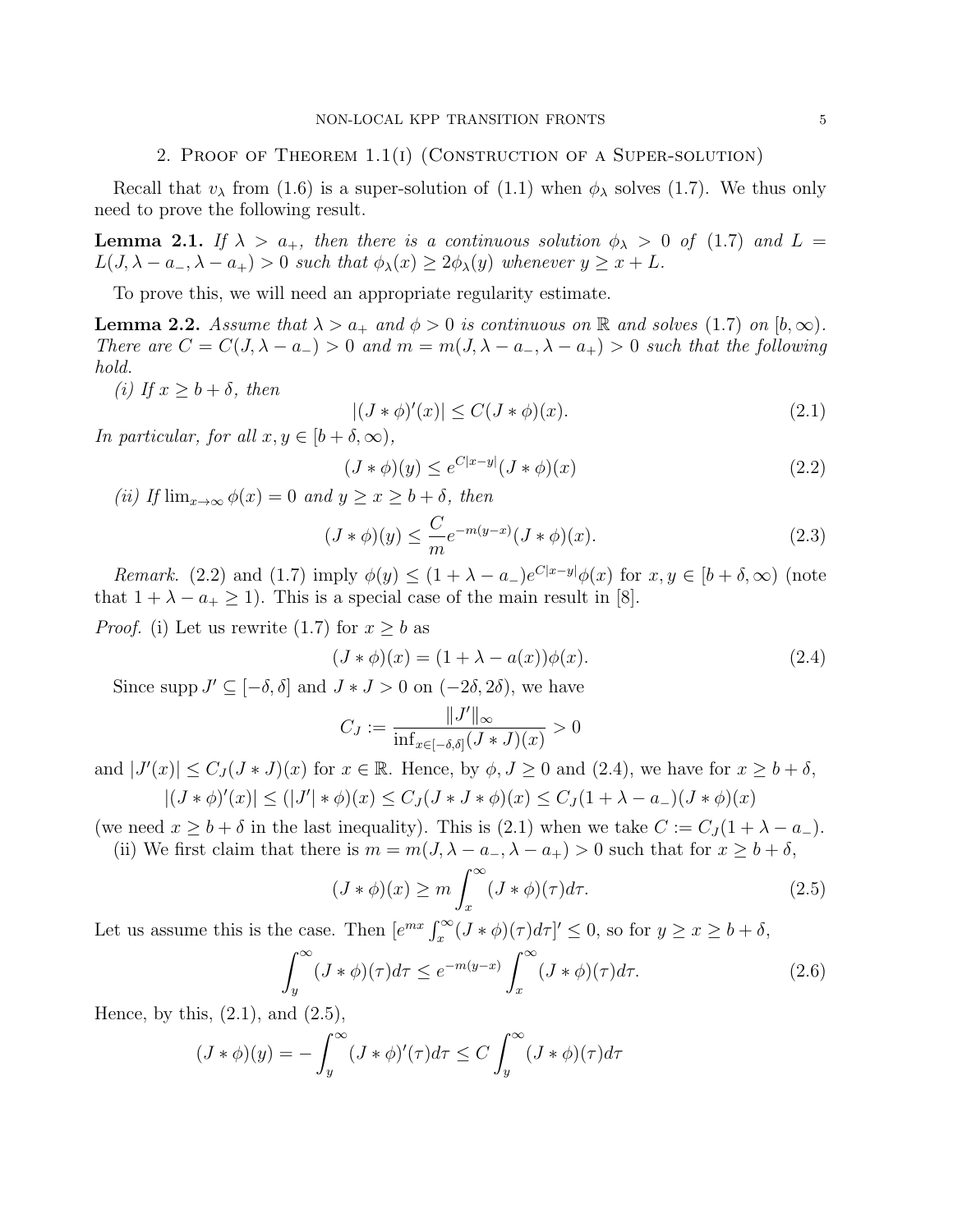$$
\leq Ce^{-m(y-x)}\int_x^{\infty} (J*\phi)(\tau)d\tau \leq \frac{C}{m}e^{-m(y-x)}(J*\phi)(x).
$$

It remains to prove (2.5). We have  $\lim_{x\to\infty}(J*\phi)(x)=0$  by the hypothesis. Hence for each  $\varepsilon > 0$ , there is  $R_0$  such that  $\sup_{y>R_0}(J * \phi)(y) < \varepsilon$ . Let  $R := \max\{R_0, b + \delta, \frac{1}{\varepsilon}\}\.$  Then,

$$
\int_{x}^{R} (J * \phi)(\tau) d\tau = \int_{x}^{x+\delta} (J * \phi)(\tau) d\tau + \int_{x+\delta}^{R} (J * \phi)(\tau) d\tau = I + II.
$$
 (2.7)

By (2.2),  $I \leq \delta e^{C\delta}(J * \phi)(x)$ . On the other hand, by (2.4) and (J2),

$$
II \leq \int_x^{R+\delta} \phi(\tau) d\tau = \int_x^{R+\delta} \frac{(J*\phi)(\tau)}{1+\lambda - a(\tau)} d\tau \leq \frac{1}{1+\lambda - a_+} \int_x^R (J*\phi)(\tau) d\tau + \frac{\varepsilon \delta}{1+\lambda - a_+}.
$$

The estimates for I and II and (2.7) now yield

$$
\delta e^{C\delta}(J * \phi)(x) \ge \frac{\lambda - a_+}{1 + \lambda - a_+} \int_x^R (J * \phi)(\tau) d\tau - \frac{\varepsilon \delta}{1 + \lambda - a_+},
$$
  
as by letting  $\varepsilon \to 0$ , with  $m := \delta^{-1} e^{-C\delta} (\lambda - a_+)(1 + \lambda - a_+)^{-1}$ .

and (2.5) follows by letting  $\varepsilon \to 0$ , with  $m := \delta^{-1} e^{-C\delta} (\lambda - a_+)(1 + \lambda - a_+)^{-1}$ 

*Proof of Lemma 2.1.* Obviously,  $\lambda \notin \sigma(H + a(x))$  by  $\lambda > a_+$ . Let  $0 \neq \eta \leq 0$  be continuous and compactly supported and let  $\varphi := (H + a(x) - \lambda)^{-1} \eta \in L^2(\mathbb{R})$ . Since  $J \in L^2(\mathbb{R})$  as well,  $J * \varphi$  is uniformly continuous and  $\lim_{|x| \to \infty} (J * \varphi)(x) = 0$ . Since also,

$$
\varphi = \frac{J * \varphi - \eta}{1 + \lambda - a},
$$

 $\varphi$  is continuous and  $\lim_{|x|\to\infty} \varphi(x) = 0$ .

Furthermore,  $\varphi > 0$ . Indeed, otherwise  $\varphi$  achieves a non-positive minimum, and since  $\varphi \neq 0$ , the set of global minima of  $\varphi$  has a boundary point  $x_0$ . From the properties of J now follows that  $(H\varphi)(x_0) > 0$ . But then  $\eta(x_0) = (H\varphi)(x_0) + (a(x_0) - \lambda)\varphi(x_0) > 0$  by  $\lambda > a_+$ , contradicting  $\eta \leq 0$ . Thus  $\varphi > 0$ , and Lemma 2.2 applies to  $\varphi$ .

Let us choose  $\eta$  with supp  $\eta = [-1, 0]$ , define  $\eta_j(x) := \eta(x + j)$ ,  $\varphi_j := (H + a(x) - \lambda)^{-1} \eta_j$ , and  $\phi_j := \varphi(0)^{-1} \varphi_j$  (recall that  $\varphi(0) > 0$ ). Then  $\phi_j$  solves  $(2.4)$  on  $[-j, \infty)$ , so Lemma 2.2(i) gives for  $x \geq -j + \delta$ ,

$$
\left| \left[ \log \left( \left[ 1 + \lambda - a(x) \right] \phi_j(x) \right) \right]' \right| = \left| \left[ \log (J * \phi_j) \right]'(x) \right| \leq C.
$$

Since also  $\log \phi_i(0) = 0$ , there is a locally uniform limit  $\Phi > 0$  for some subsequence of  $\{(1 + \lambda - a(x))\phi_j(x)\}_j$ . Let  $\phi(x) := (1 + \lambda - a(x))^{-1}\Phi(x)$ , which is positive and continuous. We have  $\phi_i \to \phi$  locally uniformly because  $1 + \lambda - a_+ \geq 1$ , hence  $\phi$  solves (1.7) on R.

By Lemma 2.2(ii) and (2.4), for any j and  $y \ge x \ge -j + \delta$  we have

$$
\phi_j(y) \le (J * \phi_j)(y) \le \frac{C}{m}(1 + \lambda - a_-)e^{-m(y-x)}\phi_j(x).
$$

Hence Lemma 2.1 holds with  $\phi_{\lambda} := \phi$  and  $L := \max\{\frac{1}{n}\}$  $\frac{1}{m} \log \frac{2C(1+\lambda-a_-)}{m}, \delta$ .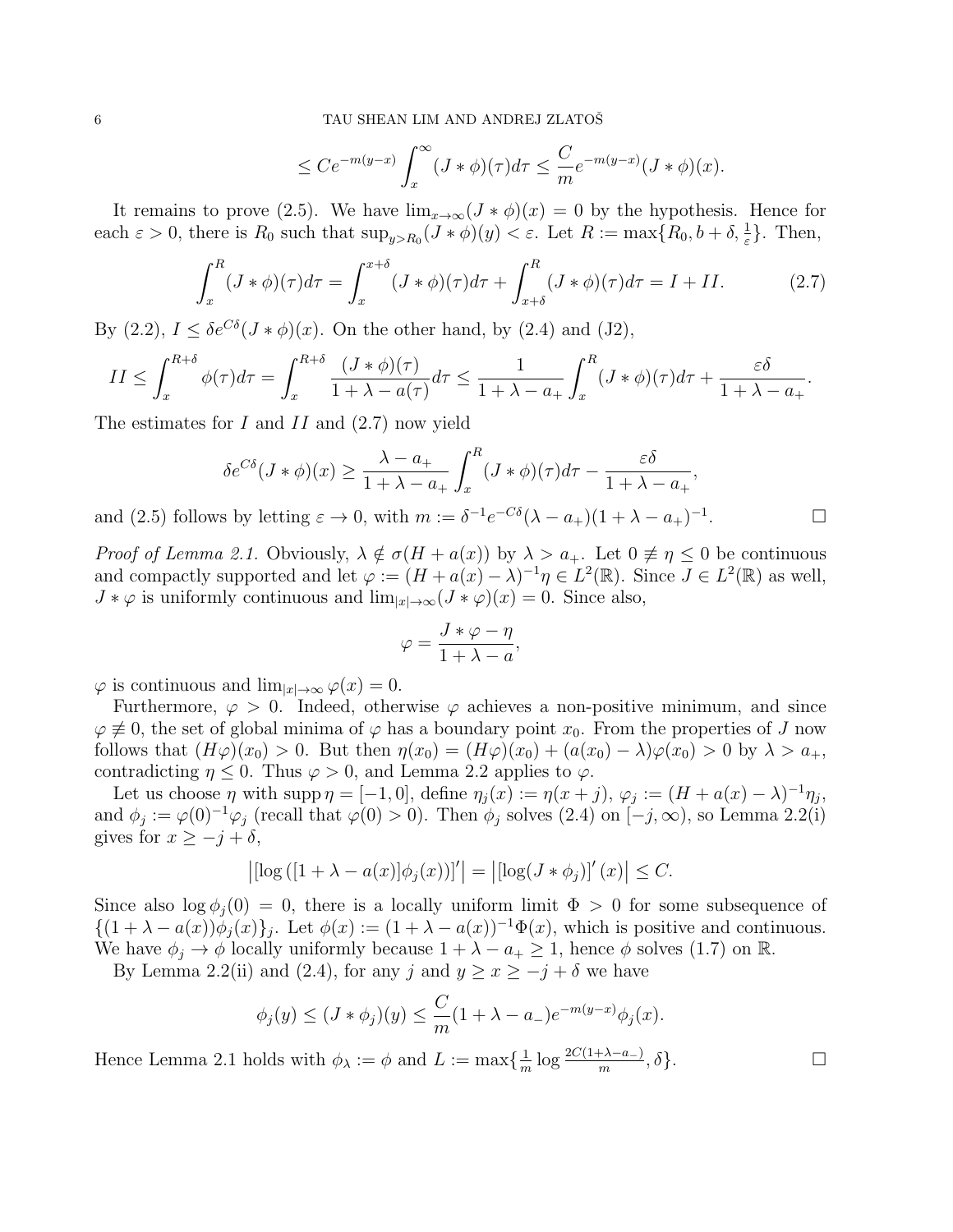### 3. Proof of Theorem 1.1(ii) (Construction of a Sub-Solution)

We now turn to the construction of sub-solutions of  $(1.1)$ , extending the method from [26]. The function  $h_q$  will be taken from a family of functions  $\{h_{q,\alpha}\}_{{\alpha}\in{0,1}}$  satisfying (1.8), which have been constructed in [26] (we note that our  $h_{q,\alpha}$  equals  $h_{q,\alpha^2}$  from [26]).

It was proved in [23] that under the hypotheses (G) and for each  $\alpha \in (0,1)$ , the homogeneous PDE  $u_t = u_{xx} + g(u)$  (with classical diffusion) has a (unique) traveling front solution  $u(x,t) = U_{g,\alpha}(x - c_{\alpha}t) \in (0,1)$  (with  $c_{\alpha} := \alpha + \alpha^{-1}$ ) which satisfies  $\lim_{s\to\infty} e^{\alpha s}U_{g,\alpha}(s) = 1$ . The pair  $(U_{q,\alpha}, c_{\alpha})$  here solves the traveling front boundary value problem

$$
U''_{g,\alpha} + c_{\alpha}U'_{g,\alpha} + g(U_{g,\alpha}) = 0, \qquad \lim_{s \to -\infty} U_{g,\alpha}(s) = 1, \qquad \lim_{s \to \infty} U_{g,\alpha}(s) = 0, \tag{3.1}
$$

whose solutions are (up to translation in s) precisely  $\{(U_{g,\alpha}, c_{\alpha})\}_{\alpha \in (0,1]}$ . They satisfy  $U'_{g,\alpha} < 0$ on R, and the critical front  $U_{g,1}$  (which we will not use) satisfies  $\lim_{s\to\infty} s^{-1}e^{s}U_{g,1}(s) = 1$ .

The linearization  $v_t = v_{xx} + v$  of  $u_t = u_{xx} + g(u)$  at  $u = 0$  has corresponding traveling front solutions  $v(x,t) = e^{-\alpha(x-c_{\alpha}t)}$ , and  $h_{g,\alpha}$  is chosen to be the function which takes  $e^{-\alpha s}$  to  $U_{q,\alpha}(s)$  for  $\alpha \in (0,1)$ . That is,

$$
h_{g,\alpha}(v) := \begin{cases} U_{g,\alpha}(-\alpha^{-1}\log v) & v > 0, \\ 0 & v = 0. \end{cases}
$$
 (3.2)

Notice that (3.1) yields

$$
\alpha^2 v^2 h_{g,\alpha}''(v) - v h_{g,\alpha}'(v) + g(h_{g,\alpha}(v)) = 0,
$$
\n(3.3)

and (1.8) follows from the definition of  $h_{g,\alpha}$ , with  $h'_{g,\alpha}(0) = 1$  due to  $\lim_{s\to\infty} e^{\alpha s}U_{g,\alpha}(s) = 1$ , and  $h''_{g,\alpha} < 0$  proved in [26] (also in Lemma 5.1 below).

It turns out that the same  $h_{g,\alpha}$  can be used for our non-local diffusion problem (1.1). To do that, we will need the following two lemmas, whose proofs we postpone until after the proof of Theorem 1.1.

**Lemma 3.1.** Let g satisfy (G) and for  $\alpha \in (0,1)$  let  $\beta := 2 + \alpha^{-2}$  and  $h_{g,\alpha}$  be from (3.2). Then  $\rho_{g,\alpha}(x) := -h''_{g,\alpha}(e^{-x}) > 0$  satisfies  $|\rho'_{g,\alpha}(x)| \leq \beta \rho_{g,\alpha}(x)$  for  $x \in \mathbb{R}$  and, in particular,  $\rho_{g,\alpha}(y) \leq e^{\beta |x-y|} \rho_{g,\alpha}(x)$  for  $x, y \in \mathbb{R}$ .

**Lemma 3.2.** Let  $\phi_{\lambda} > 0$  satisfy (1.7) with  $\lambda > a_+$  and (1.10). For each s > 0 there is  $\gamma_s = \gamma_s(J) > 0$  with  $\lim_{s \to 0} \gamma_s = 0$  and such that if  $|x - y| \le \delta$  (with  $\delta$  from (J2)), then

$$
|\phi_{\lambda}(x) - \phi_{\lambda}(y)| \le \gamma_{\lambda - a_{-}} \phi_{\lambda}(y). \tag{3.4}
$$

Remark. Lemma 3.2 is an improvement of the remark after Lemma 2.2.

Let  $h_g := h_{g,3/4}$ , with  $h_{g,\alpha}$  from (3.2). We will suppress the subscripts  $g, \lambda$  in what follows, denoting  $w = w_{\lambda} = h_q(v_{\lambda}) = h(v)$ . Then by (1.6) and (1.7),

$$
w_t - Hw = h'(v)Hv + a(x)vh'(v) - \int_{-\delta}^{\delta} J(y)[w(x - y, t) - w(x, t)]dy.
$$

By Taylor's theorem for  $h(v)$  we have

$$
w(x - y, t) - w(x, t) = h'(v(x, t))[v(x - y, t) - v(x, t)] + \frac{1}{2}h''(\zeta_{x,y,t})[v(x - y, t) - v(x, t)]^2,
$$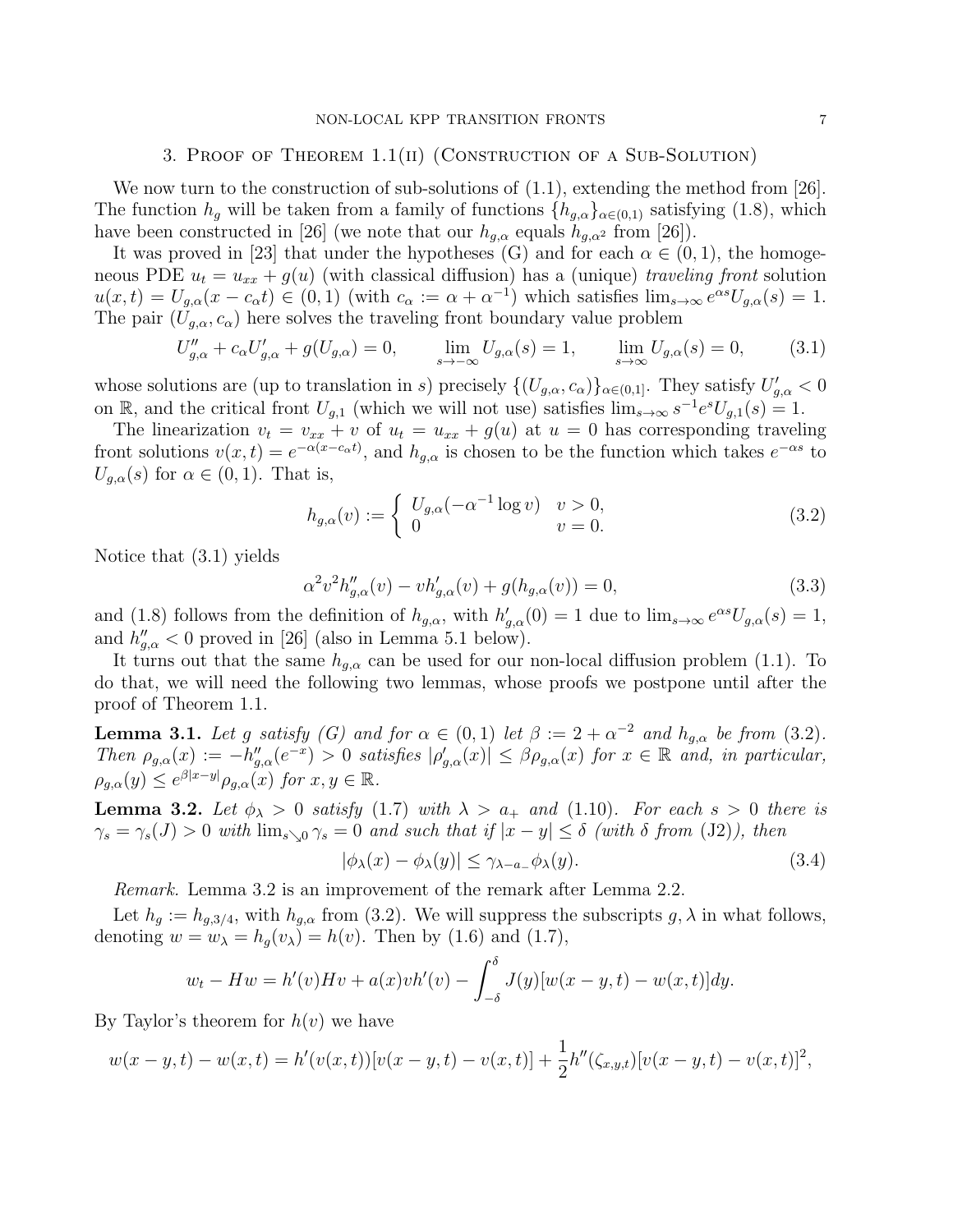where  $\zeta_{x,y,t}$  is some number between  $v(x-y,t)$  and  $v(x,t)$ . This and the definition of  $Hv$ yield

$$
w_t - Hw = a(x)v h'(v) - \frac{1}{2} \int_{-\delta}^{\delta} h''(\zeta_{x,y,t}) J(y) [v(x - y, t) - v(x, t)]^2 dy.
$$
 (3.5)

Since  $\zeta_{x,y,t}$  is between  $v(x - y, t)$  and  $v(x, t)$  (and  $|y| \le \delta$ ), Lemma 3.2 implies

$$
|\log \zeta_{x,y,t} - \log v(x,t)| \leq \log(1 + \gamma_{\lambda - a_-}).
$$

Lemma 3.1 with  $\beta = 2 + (3/4)^{-2} < 4$  now gives

$$
-h''(\zeta_{x,y,t}) = \rho(-\log \zeta_{x,y,t}) \le e^{4\log(1+\gamma_{\lambda-a-})}\rho(-\log v(x,t)) = -(1+\gamma_{\lambda-a-})^4 h''(v(x,t)).
$$
 (3.6)

On the other hand, by Lemma 3.2,

$$
\int_{-\delta}^{\delta} J(y)[v(x-y,t) - v(x,t)]^2 dy \le \gamma_{\lambda - a_-}^2 v(x,t). \tag{3.7}
$$

Using  $(3.6)$ ,  $(3.7)$ , and  $h'' < 0$ , we obtain from  $(3.5)$ ,

$$
w_t - Hw \le a(x)v h'(v) - \frac{1}{2}\gamma_{\lambda - a_-}^2 (1 + \gamma_{\lambda - a_-})^4 v^2 h''(v). \tag{3.8}
$$

Since  $\lim_{s\to 0} \gamma_s = 0$  by Lemma 3.2, there exists (non-decreasing in  $a_-$ )  $\lambda_0 = \lambda_0(J, a_-)$  such that

$$
\gamma_s^2 (1 + \gamma_s)^4 \le a_-
$$

for all  $s \in (0, \lambda_0)$ . If now  $a_+ < a_- + \lambda_0$  and  $\lambda \in (a_+, a_- + \lambda_0)$ , then we have

$$
\frac{1}{2}\gamma_{\lambda-a-}^2(1+\gamma_{\lambda-a-})^4 \le \left(\frac{3}{4}\right)^2 a(x).
$$

Thus (3.8),  $h'' < 0$ , (3.3) for  $h = h_g = h_{g,3/4}$ , and (F3) yield

$$
w_t - Hw \le a(x)[vh'(v) - (3/4)^2 v^2 h''(v)] = a(x)g(w) \le f(x, w).
$$

So  $w = w_{\lambda} = h_g(v_{\lambda})$  is a sub-solution of (1.1).

# 4. Proof of Theorem 1.1(iii) (Construction of a Transition Front)

For reaction-diffusion equations with classical diffusion, there is a simple and standard way to construct a transition front for (1.1) between the super-solution  $v_{\lambda}$  and sub-solution  $w_{\lambda} = h_q(v_{\lambda}) \leq v_{\lambda}$  from the last two sections. One lets  $u_n : \mathbb{R} \times (-n, \infty) \to [0, 1]$  be the solution of the Cauchy problem with initial datum  $u_n(x, -n)$  between  $w_\lambda(x, -n)$  and  $\min\{v_\lambda(x, -n), 1\}$ , and recovers a transition front  $u_\lambda : \mathbb{R}^2 \to [0, 1]$  as a locally uniform limit along a subsequence of  $\{u_n\}_{n\geq 1}$ , using parabolic regularity results and the Arzelà-Ascoli theorem.

Such regularization results are not available for the non-local diffusion operator  $H$ , as was discussed in the introduction. Nevertheless,  $H$  does not (qualitatively) worsen the regularity of the solutions of  $(1.1)$ , so one might hope that if the initial datum is sufficiently regular (in our case, Lipschitz or Hölder continuous would suffice) then this regularity will persist indefinitely for bounded solutions. In fact, a simple argument from [16] (where the homogeneous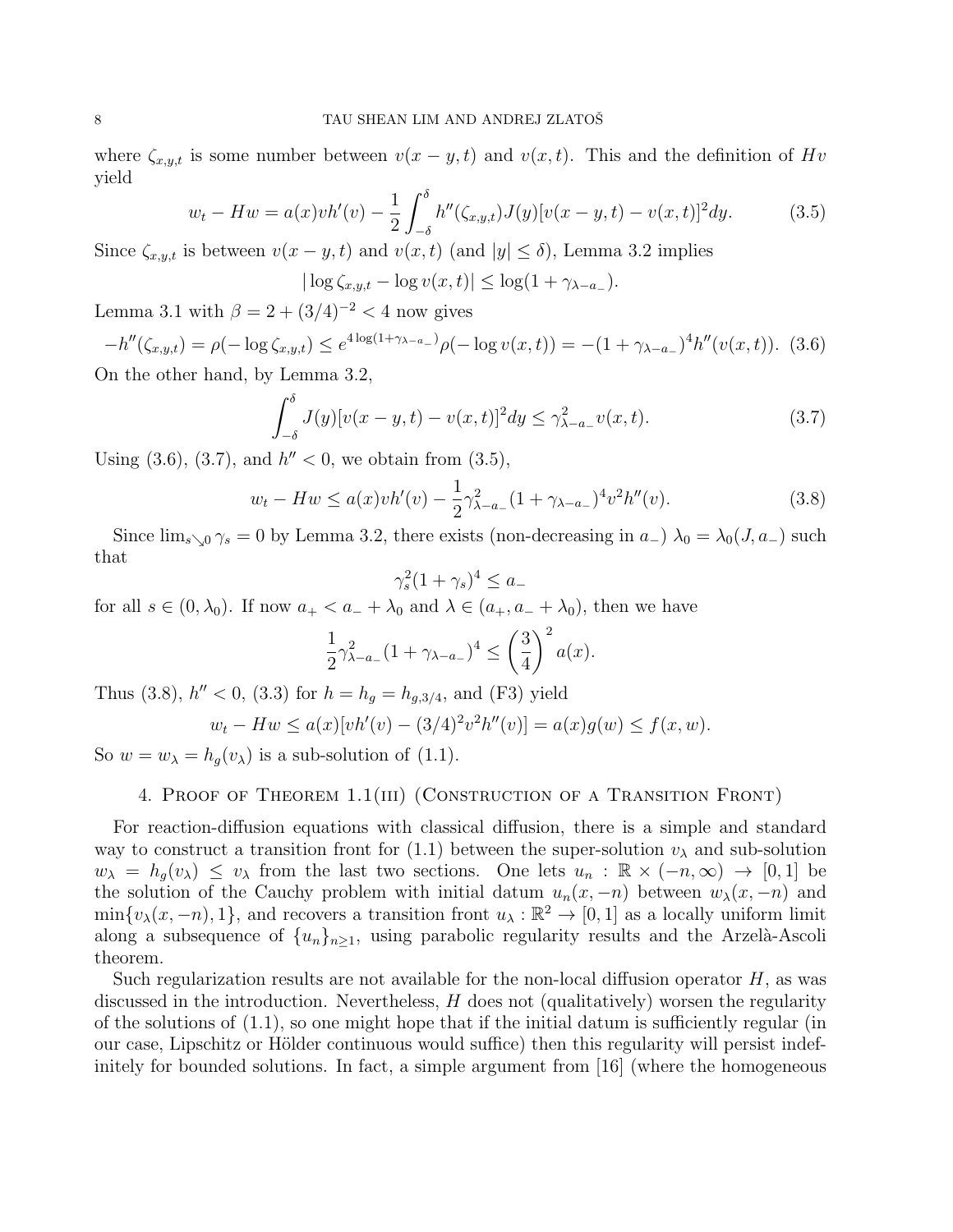case was treated) shows that if  $\sup_{(x,u)\in\mathbb{R}\times[0,1]} f_u(x,u) < 1$ , then Lipschitz initial data give rise to uniformly-in-time (and  $n$ ) Lipschitz solutions. We do not assume such a bound here, and thus will have to prove a similar result for the sequence of solutions  $u_n$  in a different way.

We consider the Cauchy problem

$$
\begin{cases}\n u_t = Hu + f(x, u) & \text{on } \mathbb{R} \times (-n, \infty), \\
u(x, -n) = w(x, -n) & (= h(v(x, -n))) & \text{on } \mathbb{R},\n\end{cases}
$$
\n(4.1)

where we dropped the subscripts  $n, q, \lambda$ . The proof of existence and uniqueness of a bounded continuous classical solution to this problem with bounded continuous initial data is standard, and identical to the homogeneous case (see, e.g.,  $[16]$ ). The proofs of the maximum and comparison principles for (1.1) are also standard. These imply, in particular,

 $w \le u \le \min\{v, 1\}.$  (4.2)

We then obtain the following bound on  $u$  from  $(4.1)$ .

**Lemma 4.1.** There is  $\bar{C} = \bar{C}(J, \lambda - a_-, ||f||_{C^2}, g)$  such that the solution of (4.1) satisfies

$$
\eta(t) := \sup_{0 < |y - x| \le \delta} \frac{|u(y, t) - u(x, t)|}{|y - x| u(x, t)} \le \bar{C} \tag{4.3}
$$

for any  $t \geq -n$ .

Remark. In particular,  $u_x(\cdot, t)$  exists almost everywhere for each  $t \geq -n$ , and  $|u_x| \leq \bar{C}u$ . *Proof.* From (2.1), (2.4),  $||a||_{C^1} \le ||f||_{C^2}$ , and  $1 + \lambda - a_+ \ge 1$  we have

$$
|\phi_{\lambda}'(x)| = \left| \frac{(J * \phi_{\lambda})'(x) + a'(x)\phi_{\lambda}(x)}{1 + \lambda - a(x)} \right| \leq [C(1 + \lambda - a_{-}) + ||f||_{C^{2}}] \phi_{\lambda}(x) =: C_{1}\phi_{\lambda}(x). \tag{4.4}
$$

Since  $v(x,t) = e^{\lambda t} \phi_{\lambda}(x)$ ,  $|v_x| \leq C_1 v$ . From concavity of h we have  $vh'(v) \leq h(v)$ . Thus  $|w_x| = h'(v)|v_x| \leq C_1 h'(v)v \leq C_1 h(v) = C_1 w,$ 

so  $\eta(-n) \leq C_1 e^{C_1 \delta}$  (a bound which is independent of n).

The comparison principle for (1.1) shows  $w \leq u \leq \tilde{v} := \min\{v, 1\}$  on  $\mathbb{R} \times [-n, \infty)$ . Concavity of h then yields  $\tilde{v} \leq h(v)h(1)^{-1} = wh(1)^{-1} \leq uh(1)^{-1}$ . Since from (4.4) we have  $\tilde{v}(x,t) \leq e^{2C_1\delta}\tilde{v}(y,t)$  for  $|x-y| \leq 2\delta$  (with  $\delta$  from (J2)), it follows that

$$
u(y,t) \le \tilde{C}u(x,t) \tag{4.5}
$$

for  $|x - y| \le 2\delta$  and  $\tilde{C} := e^{2C_1\delta}h(1)^{-1}$ .

Let now  $u^s(x,t) := u(x+s,t), q^s := \frac{1}{s}(u^s-u)$ , and  $z^s := q^s/u$ . The lemma will follow if we show  $|z^s(x,t)| \leq \bar{C}$  for some  $\bar{C} = \bar{C}(\tilde{J}, \lambda - a_-, ||f||_{C^2}, h) < \infty$  and all  $x \in \mathbb{R}, t \geq -n$ , and  $0 < |s| \leq \delta$  (recall that  $h = h_q$  only depends on g). We have

$$
q_t^s - Hq^s = \frac{f(x+s, u^s) - f(x, u^s)}{s} + \frac{f(x, u^s) - f(x, u)}{s}.
$$
\n(4.6)

By  $(4.1)$  and  $(4.6)$ ,

$$
z_t^s = \alpha(x, t) + \beta(x, t)z^s,\tag{4.7}
$$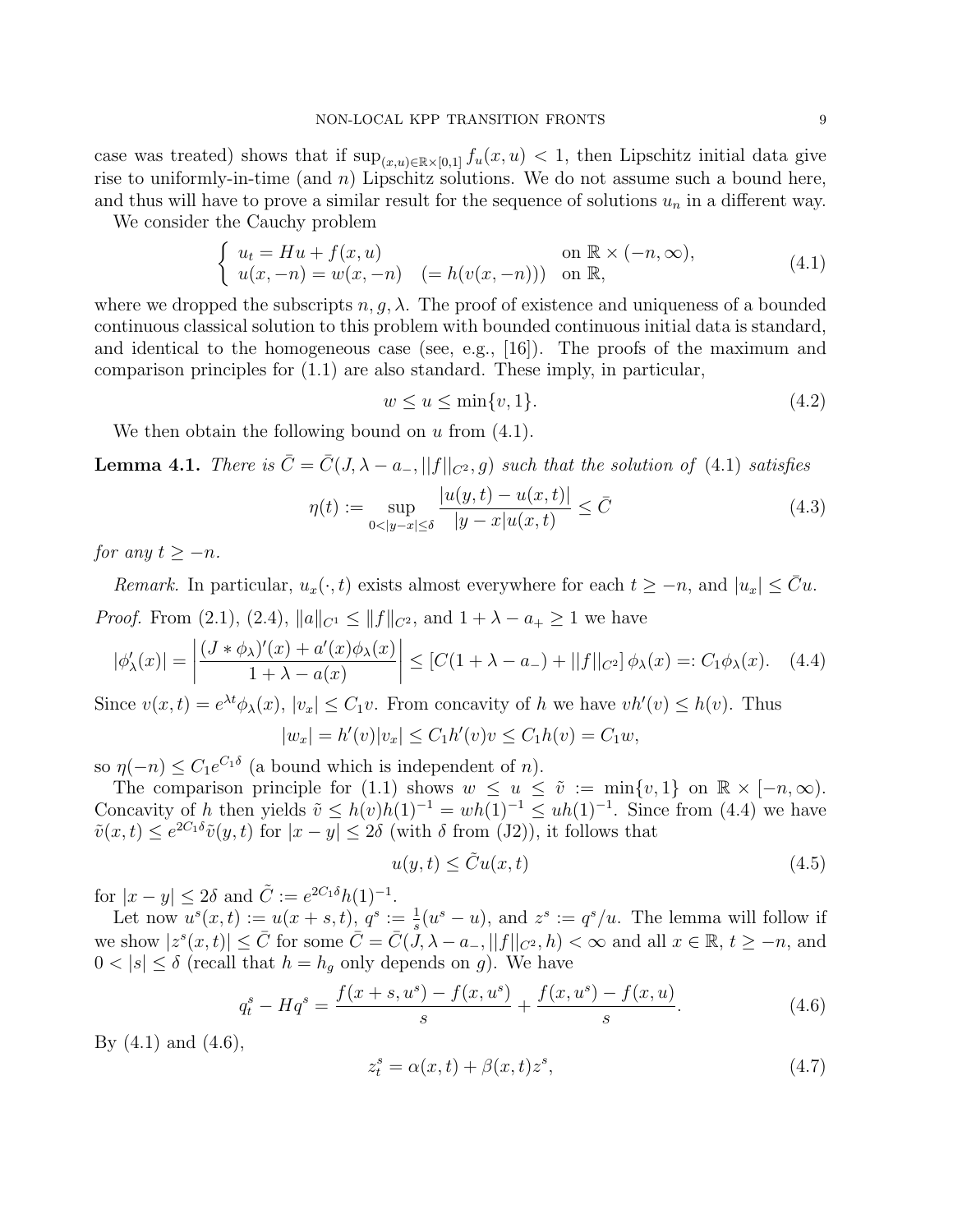with

$$
\alpha(x,t) = \frac{J * q^s}{u} + \frac{f(x+s, u^s) - f(x, u^s)}{su},\tag{4.8}
$$

$$
\beta(x,t) = -\frac{J*u}{u} + \frac{f(x,u^s) - f(x,u)}{u^s - u} - \frac{f(x,u)}{u}.
$$
\n(4.9)

Recall  $0 < |s| \leq \delta$ . We have  $J * q^s = \frac{1}{s}$  $\frac{1}{s}(J^{-s}-J) * u$ , so (4.5) implies  $|J * q^s| \leq 3\delta ||J'||_{\infty}\tilde{C}u$ . Since also  $f_x(\cdot,0) \equiv 0$ , we obtain  $|f(x+s, u^s) - f(x, u^s)| \leq ||f||_{C^2} |s| u^s$ , and (4.5) now gives

$$
|\alpha(x,t)| \le \tilde{C} (3\delta ||J'||_{\infty} + ||f||_{C^2}) =: M.
$$
 (4.10)

From (4.5) we obtain

$$
-\frac{J*u}{u} \le -\frac{1}{\tilde{C}},\tag{4.11}
$$

as well as

$$
\left| \frac{f(x, u^s) - f(x, u)}{u^s - u} - \frac{f(x, u)}{u} \right| \le \frac{1}{2\tilde{C}} \tag{4.12}
$$

whenever  $u \leq \theta_0 := (2\tilde{C}^2||f||_{C^2})^{-1}$  (then also  $u^s \leq (2\tilde{C}||f||_{C^2})^{-1}$ ). Thus

$$
\beta(x,t) \le -\frac{1}{2\tilde{C}}\tag{4.13}
$$

when  $u \leq \theta_0$ .

We now fix any  $x \in \mathbb{R}$  and regard (4.7) as an ODE in t. If  $t_x := \inf\{t \geq -n : u(x, t) > \theta_0\},\$ then (4.13) holds for all  $t \in (-n, t_x)$ . Next define, with  $\theta_1$  from (F2),

$$
T := \frac{1}{\lambda} \log \frac{\tilde{C}h^{-1}(\theta_1)}{\theta_0}.
$$

From (4.2),  $h' > 0$ ,  $u(x, t_x) \ge \theta_0$ , and (4.5) we obtain for  $|r| \le \delta$  and  $t \ge t_x + T$ ,  $u^{r}(x,t) \geq h(v^{r}(x,t)) \geq h(e^{\lambda T}v^{r}(x,t_{x})) \geq h(e^{\lambda T}u^{r}(x,t_{x})) \geq h(e^{\lambda T}\tilde{C}^{-1}\theta_{0}) = h(h^{-1}(\theta_{1})) = \theta_{1}.$ So (F2) implies

$$
\frac{f(x, u^s) - f(x, u)}{u^s - u} \le 0
$$

for  $t \ge t_x + T$ , and then (4.9) and (4.11) show (4.13) for  $t \ge t_x + T$ . Finally, for  $t \in [t_x, t_x + T)$ ,

$$
\beta(x,t) \le ||f||_{C^1}.\tag{4.14}
$$

From (4.10) and (4.13) for  $t \in (-n, t_x)$  we obtain  $z(x, t) \leq \max\{\eta(-n), 2\tilde{C}M\}$  for  $t \leq t_x$ (recall that  $\eta(-n)$  is bounded uniformly in n), and then (4.14) for  $t \in [t_x, t_x + T]$  and (4.13) for  $[t_x + T, \infty)$  yield

$$
|z^{s}(x,t)| \leq \left(\max\{\eta(-n), 2\tilde{C}M\} + \frac{M}{||f||_{C^{1}}}\right) e^{||f||_{C^{1}}T} - \frac{M}{||f||_{C^{1}}} =: \bar{C}
$$

for all  $t \geq -n$ , and  $x \in \mathbb{R}$  and  $0 < |s| \leq \delta$ . This proves (4.3).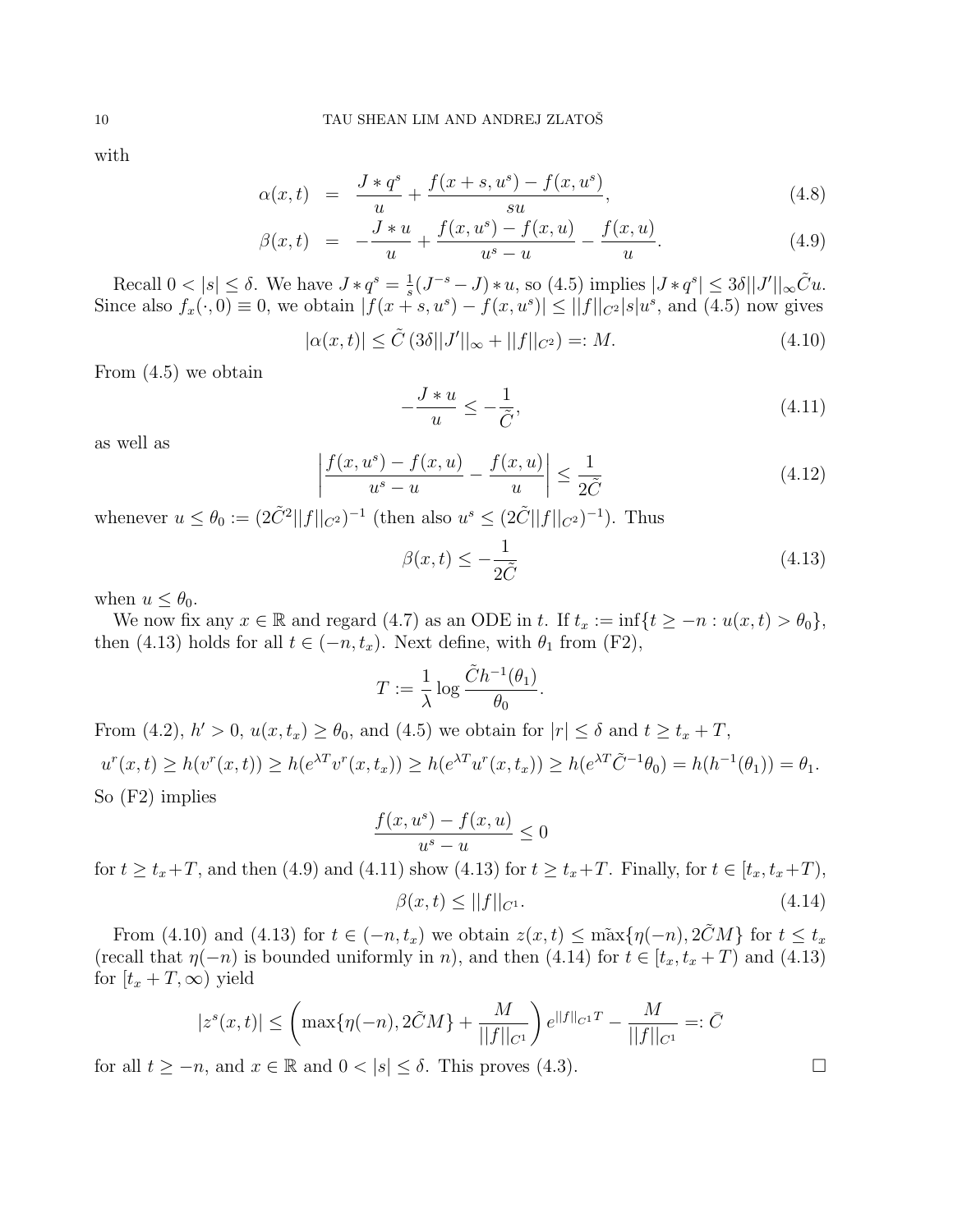Remark. The Harnack-type bound (4.5) played a crucial role in the above proof. We note that without it, one can still prove that  $\eta(t)$  is locally bounded if it is finite initially. Indeed, the absolute value of the right-hand side of (4.6) is bounded by  $||f||_{C^{1}}(1 + |q^{s}|)$ , so the comparison principle shows (with initial time  $t_0$ )

$$
||q^{s}(\cdot,t)||_{\infty} \leq [1+\eta(t_0)]e^{||f||_{C^1}(t-t_0)} - 1
$$

for each  $s \neq 0$ . Hence,  $\eta(t)$  satisfies the same bound.

Let  $u_n$  be the (unique) solution of (4.1). The constant  $\overline{C}$  from Lemma 4.1 is a uniformin-n bound on  $|(u_n)_x|$  because  $0 \le u_n \le 1$ . Since  $Hu + f(x, u)$  is also uniformly bounded in  $0 \le u \le 1$ , we find that  $|(u_n)_t| \le 2 + ||f||_{C^1}$ . Since

$$
\frac{\partial}{\partial t}[Hu + f(x, u)] = Hu_t + f_u(x, u)u_t
$$

by the dominated convergence theorem, we have  $|(u_n)_{tt}| \leq (2 + ||f||_{C^1})^2$ . Thus we see that  $u_n$  and  $(u_n)_t$  converge, along a subsequence, locally uniformly to  $u_\lambda$  and  $(u_\lambda)_t$  for some  $u_{\lambda} : \mathbb{R}^2 \to [0, 1]$ . Then obviously u solves (1.1), and (1.11) holds by (4.2) for each  $u_n$ .

From (1.11) we obtain (1.3), so it remains show (1.4). If L is from Lemma 2.1 for  $\phi_{\lambda}$  from (1.6), then the lemma and (1.11) yield

$$
\sup_{t \in \mathbb{R}} L_{u,\varepsilon}(t) \le L \lceil \log_2(\varepsilon^{-1} h_g^{-1}(1-\varepsilon)) \rceil,
$$

which gives  $(1.4)$ . So u is a transition front and the proof of Theorem 1.1 is finished.

5. PROOF OF LEMMA 3.1 (ESTIMATE ON THE THIRD DERIVATIVE OF  $h_{a,\alpha}$ )

We will again drop the subscript  $g, \alpha$  in  $\rho_{g,\alpha}$ ,  $h_{g,\alpha}$ , and  $U_{g,\alpha}$ . From (3.1), (3.2), and  $c_{\alpha} = \alpha + \alpha^{-1}$  we have

$$
\rho(x) = \alpha^{-3} e^{2x} \left[ U'(\alpha^{-1} x) + \alpha g(U(\alpha^{-1} x)) \right] = \alpha^{-3} e^{2x} \eta(\alpha^{-1} x), \tag{5.1}
$$

with  $\eta = \eta_{q,\alpha}$  given by

$$
\eta := U' + \alpha g(U). \tag{5.2}
$$

By differentiating we obtain

$$
\rho'(x) = 2\rho(x) + \alpha^{-4} e^{2x} \eta'(\alpha^{-1} x). \tag{5.3}
$$

Thus Lemma 3.1 will follow if we show  $|\eta'| \leq \alpha^{-1}\eta$ . Using (3.1) and  $c_{\alpha} = \alpha + \alpha^{-1}$ , we obtain

$$
\eta' = -\alpha^{-1}\eta - \alpha U'(1 - g'(U)).
$$
\n(5.4)

Since  $U' < 0 \leq 1 - g'(U)$ , the latter by (G2), it suffices to prove  $-\alpha U'(1 - g'(U)) \leq 2\alpha^{-1}\eta$ . By (5.2), this is equivalent to

$$
-U' \le \frac{2\alpha}{2 + \alpha^2 (1 - g'(U))} g(U). \tag{5.5}
$$

Since  $0 \leq 1 - g'(U) \leq 2$  by (G2), this (and hence Lemma 3.1) will be proved once we prove the following lemma.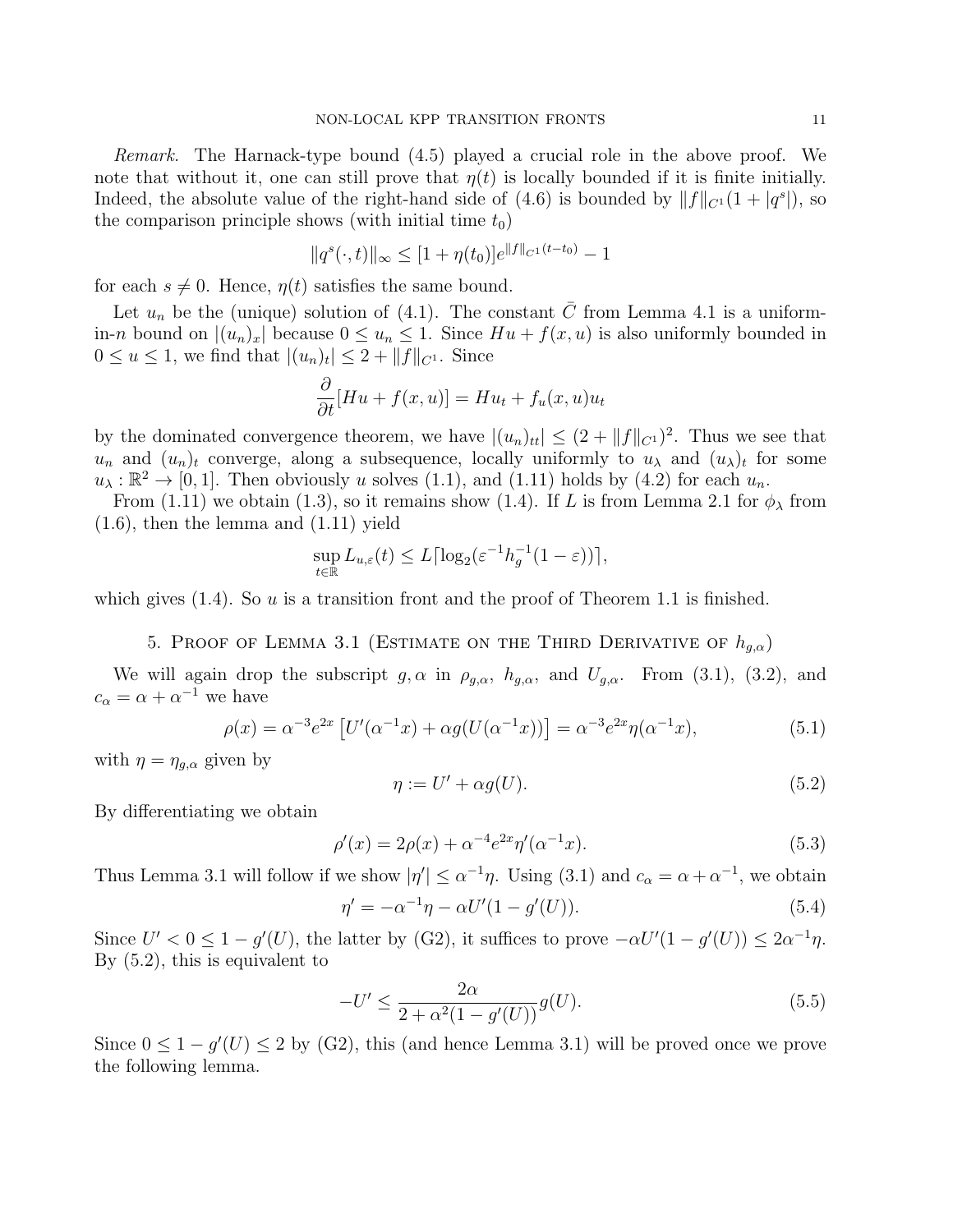**Lemma 5.1.** For  $r_{\alpha}: (-\infty, 1] \rightarrow \mathbb{R}$ , given by

$$
r_{\alpha}(v) := \begin{cases} \begin{array}{c} \alpha \\ \frac{\alpha}{1 + \alpha^2 (1 - v)} \end{array} & v \in [0, 1], \\ \frac{\alpha}{1 + \alpha^2} & v < 0, \end{cases}
$$

we have  $-U' \leq r_{\alpha}(g'(U))g(U)$ .

Remark. This is an improvement of Lemma 3.1 in [26], which shows that  $-U' \leq \alpha g(U)$ (and thus  $\eta > 0$  and  $h'' < 0$ ).

*Proof of Lemma 5.1.* We will in fact prove the stronger estimate  $-U' \leq q(g'(U))g(U)$ , where  $q:(-\infty,1] \to \mathbb{R}$  is given by (recall that  $c_{\alpha} = \alpha + \alpha^{-1} \geq 2$ )

$$
q(v) \equiv \begin{cases} \frac{2}{c_{\alpha} + \sqrt{c_{\alpha}^2 - 4v}} & v \in [0, 1], \\ \frac{1}{c_{\alpha}} & v < 0. \end{cases}
$$
 (5.6)

It is easy to check that  $q \leq r_\alpha$  on  $(-\infty, 1]$ . Also,  $q > 0$  is continuous and non-decreasing, and for  $v \in [0, 1]$  we have

$$
vq(v)^2 - c_{\alpha}q(v) + 1 = 0.
$$
\n(5.7)

Since g' and U are decreasing,  $g'(U(x))$  is increasing in x with limits  $g'(1) < 0$  and  $g'(0) = 1$ as  $x \to \pm \infty$ . Let  $x_0 \in \mathbb{R}$  be the unique number such that  $g'(U(x_0)) = 0$ , and let us prove

$$
-U'(x) \le q(g'(U(x)))g(U(x))
$$
\n(5.8)

separately for  $x \geq x_0$  and  $x < x_0$ .

First fix any  $x \ge x_0$ . Then  $g'(U(x)) \in [0,1]$ . (5.7) shows that  $s := q(g'(U(x)))$  satisfies

$$
g'(U(x))s^2 - c_{\alpha}s + 1 = 0.
$$
\n(5.9)

Define the region  $D_x \subseteq \mathbb{R}^2$  by

 $D_x := \{(u, v) : u \in (U(x), 1) \text{ and } v \in (-sg(u), 0)\}.$ 



FIGURE 1. The region  $D_x$  in the case  $x \ge x_0$  (so that  $U(x) \le U(x_0)$ ).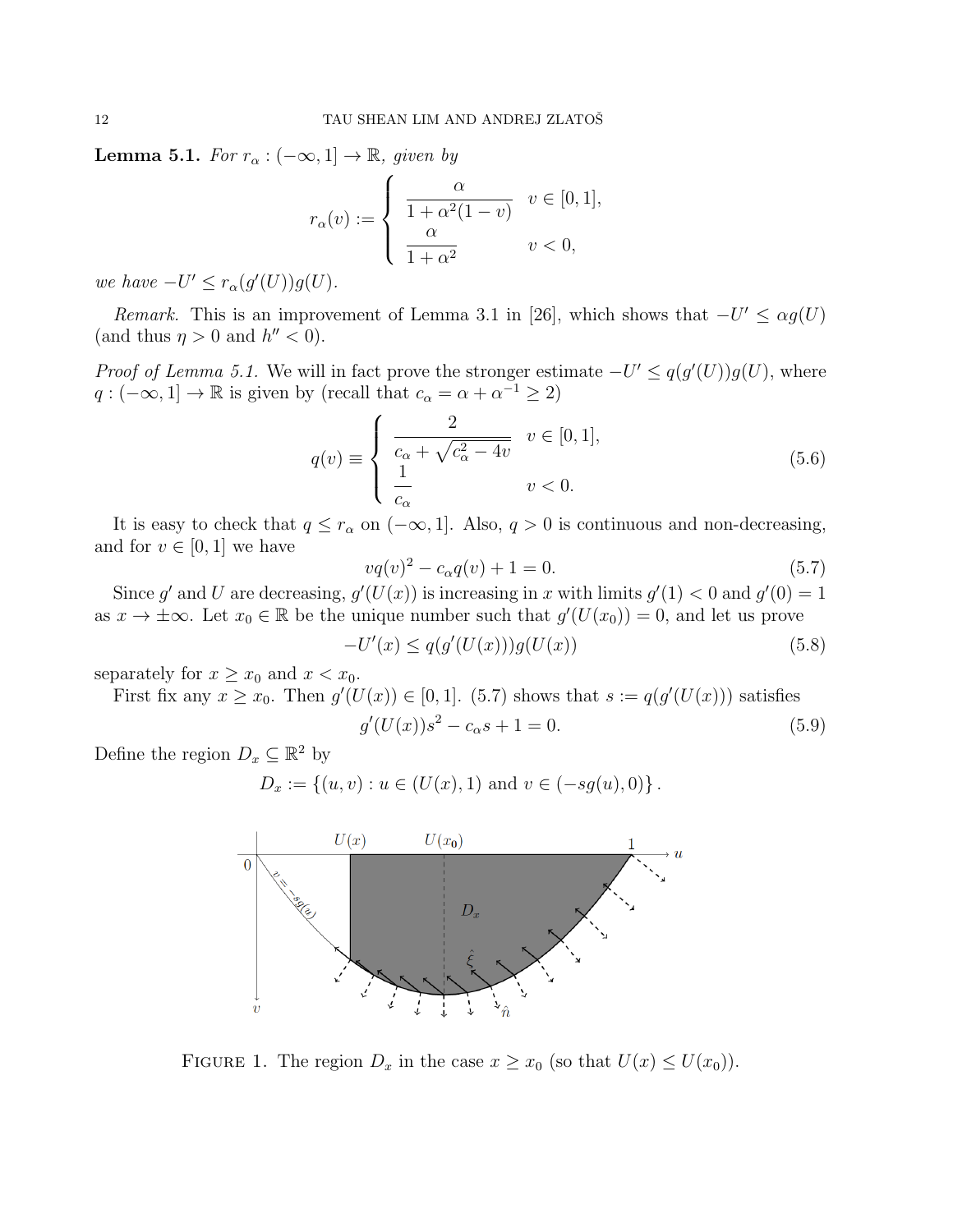Consider the curve  $\{(U(y), V(y))\}$ , with  $V := U'$ . By (3.1),  $(U', V') = (V, -c_{\alpha}V - g(U))$ . Notice that the vector  $\hat{\xi} := (v, -c_{\alpha}v - g(u))$  is pointing inside  $D_x$  when  $u \in (U(x), 1)$  and  $v = -sg(u)$ . Indeed, the vector

$$
\hat{n}:=(-sg'(u),-1)
$$

is an outer normal to  $D_x$ , and  $v = -sg(u)$  gives

$$
\hat{\xi} = g(u)(-s, c_{\alpha}s - 1).
$$

Since  $g > 0$  and g' is decreasing on  $(0, 1)$ ,  $u \in (U(x), 1)$  and  $(5.9)$  now yield

$$
\hat{n} \cdot \hat{\xi} = g(u)[g'(u)s^2 - c_{\alpha}s + 1] < g(u)[g'(U(x))s^2 - c_{\alpha}s + 1] = 0.
$$

As a consequence, if  $(U(y_0), V(y_0)) \in D_x$  for some  $y_0 < x$ , then  $(U(y), V(y)) \in D_x$  for all  $y \in [y_0, x)$ . Or equivalently, if  $(U(y_0), V(y_0)) \notin D_x$  for some  $y_0 < x$ , then  $(U(y), V(y)) \notin D_x$ for all  $y \leq y_0$ . In this latter case we have

$$
V(y) < -sg(U(y))\tag{5.10}
$$

for all  $y \le y_0$ . From (3.1), (5.10), (5.9), and  $g'(U(x)) > 0$  it follows that

$$
V'(y) = -c_{\alpha}V(y) - g(U(y)) > (c_{\alpha}s - 1)g(U(y)) = g'(U(x))s^2g(U(y)) > 0
$$

for all  $y \leq y_0$ . But then  $U'(y_0) = \int_{-\infty}^{y_0} V'(y) dy > 0$ , a contradiction.

Thus we must have  $(U(y_0), V(y_0)) \in D_x$  for all  $y_0 < x$ , which yields  $V(x) \ge -sg(U(x))$  by continuity. This is precisely (5.8), proving the lemma for  $x > x_0$ .

We actually proved  $-U'(y_0) \leq q(g'(U(x)))g(U(y_0))$  whenever  $y_0 \leq x$  and  $x \geq x_0$ . Taking  $x := x_0$  and renaming  $y_0$  to  $x \leq x_0$ , this becomes  $-U'(x) \leq q(0)g(U(x))$  for  $x \leq x_0$ . But this is again (5.8) because for  $x \le x_0$  we have  $g'(U(x)) \le 0$ , so  $g(g'(U(x))) = q(0)$ .

## 6. PROOF OF LEMMA 3.2 (IMPROVED HARNACK-TYPE ESTIMATE FOR  $\phi_{\lambda}$ )

Let us drop the subscript  $\lambda$  in  $\phi_{\lambda}$ . Define

$$
\kappa(x) := H\left[\frac{|x|}{2}\right] = \frac{1}{2} \int_{-\delta}^{\delta} J(y)(|x-y| - |x|) dy,\tag{6.1}
$$

which is continuous, even (because J is), and supported in  $[-\delta, \delta]$ . We also have

$$
0 \le \kappa \le \frac{\delta^2}{2} J. \tag{6.2}
$$

To show this, observe that  $\kappa = H[x_+]$ , where  $x_+ := \max\{x, 0\}$ . So for  $x \in [-\delta, 0]$ ,

$$
\kappa(x) = \int_{-\delta}^{x} J(y)(x - y) dy \in \left[0, \int_{-\delta}^{x} J(x)(x - y) dy\right] \subseteq \left[0, \frac{\delta^2}{2} J(x)\right]
$$

because J is even and non-decreasing on  $\mathbb{R}^-$ . Since  $\kappa$  is also even and vanishes outside  $[-\delta, \delta]$ ,  $(6.2)$  follows.

We will first prove an estimate as in the lemma for the function

$$
\psi := ||\kappa||_{L^{1}}^{-1}(\kappa * \phi), \tag{6.3}
$$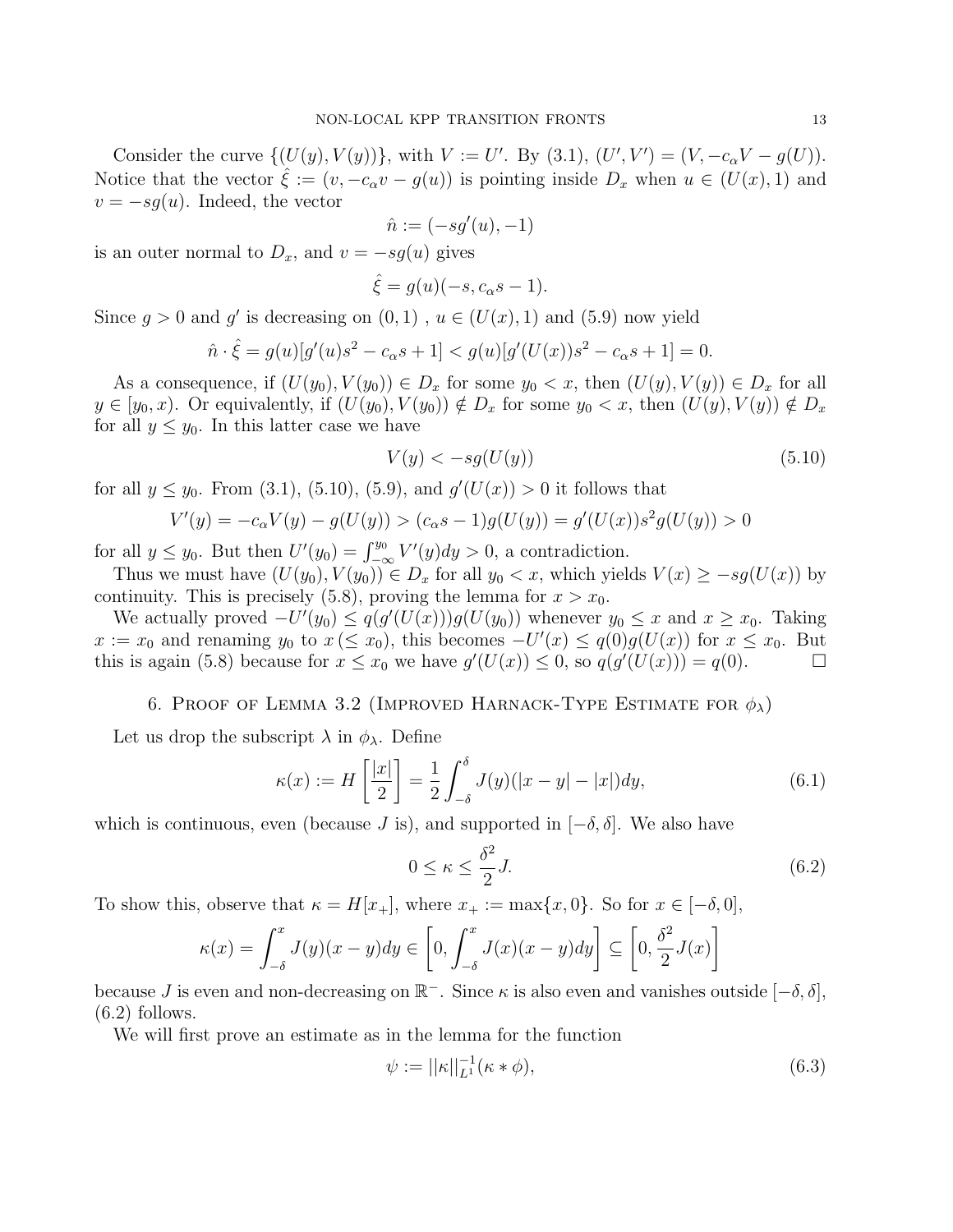and then show that  $\phi\psi^{-1}$  is close to 1 when  $\lambda - a_- > 0$  is small. The motivation for introducing the function  $\psi$  is the fact that

$$
(\kappa * \varphi)'' = H\varphi \tag{6.4}
$$

for any continuous function  $\varphi$ , showing that

$$
\psi'' = ||\kappa||_{L^1}^{-1} H \phi = ||\kappa||_{L^1}^{-1} (\lambda - a(x)) \phi \tag{6.5}
$$

(which is small when  $\lambda - a_-\$  is small).

Identity (6.4) should hold because for  $m := \frac{1}{2}|x|$  we have  $m'' = \delta_0$  (the delta function at 0) in the sense of distributions, so formally  $\kappa'' = H[m''] = H\delta_0 = J - \delta_0$ . To prove (6.4), let  $0 \leq \eta \leq 1$  be a smooth bump function around x with  $\eta = 1$  on  $[x - 2\delta, x + 2\delta]$ , and  $\eta = 0$ outside  $[x - 4\delta, x + 4\delta]$ . If  $\tilde{\varphi} := \varphi \eta$ , then  $\kappa * \varphi = \kappa * \tilde{\varphi}$  and  $H\varphi = H\tilde{\varphi}$  on  $[x - \delta, x + \delta]$ . We have

$$
\kappa\ast\tilde{\varphi}=(J\ast m-m)\ast\tilde{\varphi}=J\ast m\ast\tilde{\varphi}-m\ast\tilde{\varphi}
$$

because  $\tilde{\varphi}$  and J are compactly supported. Since

$$
\int_{\mathbb{R}} \int_{\mathbb{R}} m(x - y) \tilde{\varphi}(y) \theta''(x) dy dx = -\int_{\mathbb{R}} \tilde{\varphi}(y) \int_{\mathbb{R}} m'(x - y) \theta'(x) dx dy = \int_{\mathbb{R}} \tilde{\varphi}(y) \theta(y) dy
$$

for any  $\theta \in C_0^{\infty}(\mathbb{R})$ , we see that  $(m * \tilde{\varphi})'' = \tilde{\varphi}$  in the distributional sense. Similarly, we have  $(J * m * \tilde{\varphi})'' = J * \tilde{\varphi}$ , and both equalities hold pointwise because the right-hand sides are continuous functions. Thus  $(\kappa * \tilde{\varphi})'' = H\tilde{\varphi}$ , so  $(\kappa * \varphi)''(x) = (H\varphi)(x)$ . This holds for any  $x \in \mathbb{R}$ , yielding (6.4).

The properties of  $\phi$  and (6.2) show  $\psi > 0$  and  $\lim_{x\to\infty} \psi(x) = 0$ . Then (6.5) and  $\lambda > a_+$ show  $\psi' < 0$ . We also claim the following.

**Lemma 6.1.** There is  $m_s = m_s(J)$  such that  $\lim_{s \searrow 0} m_s = 0$  and  $|\psi'(x)| \le m_{\lambda - a} \psi(x)$ . In particular,  $e^{-m_{\lambda-a-\delta}}\psi(x) \leq \psi(x-y) \leq e^{m_{\lambda-a-\delta}}\psi(x)$  whenever  $|y| \leq \delta$ .

*Proof.* With  $C = C_J(1 + \lambda - a_{-})$  from Lemma 2.2, and from the remark following it, we have

$$
\frac{e^{-C\delta}}{1+\lambda-a_-}\phi(x) \le \psi(x) \le (1+\lambda-a_-)e^{C\delta}\phi(x). \tag{6.6}
$$

Then  $(6.5)$  and  $(6.6)$  give

$$
\psi''(x) \le \frac{e^{C\delta}(\lambda - a_{-})(1 + \lambda - a_{-})}{||\kappa||_{L^1}} \psi(x),
$$

which then implies

$$
-\psi'(x)\leq \sqrt{\frac{e^{C\delta}(\lambda-a_-)(1+\lambda-a_-)}{||\kappa||_{L^1}}}\psi(x).
$$

To see the latter, let  $\mu$  be the constant on the right-hand side of the above inequality. Recall that  $\psi'' \leq \mu^2 \psi$  and  $\psi, \psi'' > 0 > \psi'$ . Thus  $Q := -\psi'/\psi > 0$  satisfies  $Q' \geq Q^2 - \mu^2$ . So if  $Q(x_0) > \mu$  for some  $x_0 \in \mathbb{R}$ , then  $Q' > 0$  on  $(x_0, \infty)$ . Together with  $Q' \geq Q^2 - \mu^2$  this shows that Q must blow up at some  $x_1 \in (x_0, \infty)$ , a contradiction. Thus  $Q \in (0, \mu]$ , as claimed.

So we can let  $m_{\lambda-a_{-}}$  be this  $\mu$ , and  $\lim_{s\to 0} m_s = 0$  is obvious.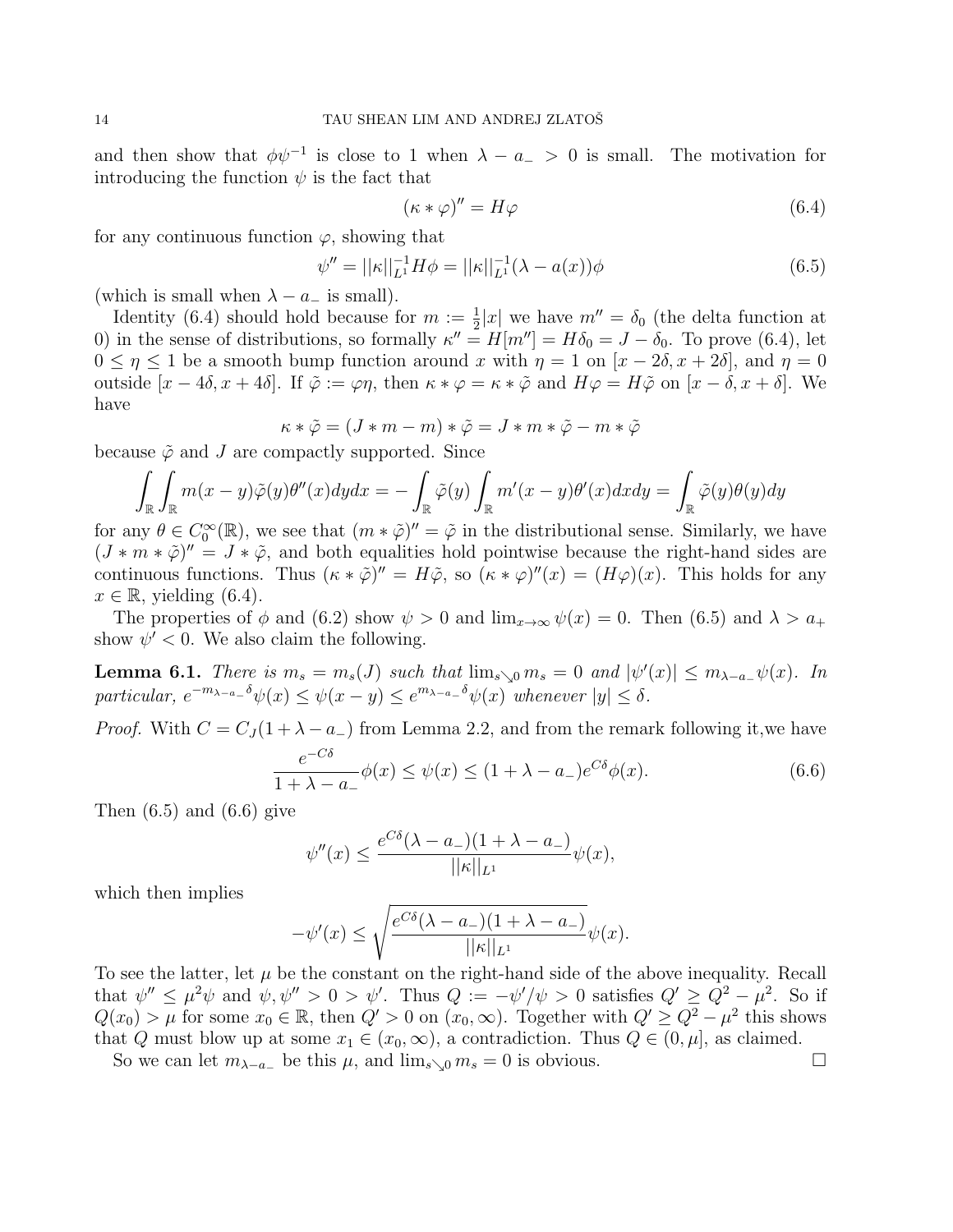**Lemma 6.2.** There are  $l_s = l_s(J) < L_s = L_s(J)$  such that  $\lim_{s \searrow 0} l_s = \lim_{s \searrow 0} L_s = 1$  and  $l_{\lambda-a_-}\phi(x) \leq \psi(x) \leq L_{\lambda-a_-}\phi(x)$ .

*Proof.* Let  $M_s := e^{-m_s \delta}$ , with  $m_s$  from Lemma 6.1, and define

$$
\mu := \inf_{x \in \mathbb{R}} \frac{\psi(x)}{\phi(x)}, \qquad \nu := \sup_{x \in \mathbb{R}} \frac{\psi(x)}{\phi(x)}.
$$
\n(6.7)

We have  $0 < \mu \leq \nu < \infty$  by (6.6). Given any  $\varepsilon > 0$ , let  $x_0$  be such that

$$
(1 - \varepsilon)\nu \le \frac{\psi(x_0)}{\phi(x_0)} \le \nu.
$$
\n(6.8)

If  $|y| \leq \delta$ , then by Lemma 6.1,

$$
\frac{\phi(x_0 - y)}{\phi(x_0)} = \frac{\phi(x_0 - y)\psi(x_0 - y)\psi(x_0)}{\psi(x_0 - y)\psi(x_0)\phi(x_0)} \ge (1 - \varepsilon)M_{\lambda - a_{-}}.
$$
\n(6.9)

Thus we find that

$$
\int_{-\delta}^{\delta} J(y)[\phi(x_0 - y) - \phi(x_0)]_+ dy = H\phi(x_0) + \int_{-\delta}^{\delta} J(y)[\phi(x_0 - y) - \phi(x_0)]_- dy
$$
  

$$
\leq (\lambda - a_-)\phi(x_0) + [1 - (1 - \varepsilon)M_{\lambda - a_-}]\phi(x_0).
$$

So by the definition of  $\psi$  and (6.2),

$$
\psi(x_0) = \phi(x_0) + \frac{1}{||\kappa||_{L^1}} \int_{-\delta}^{\delta} \kappa(y) [\phi(x_0 - y) - \phi(x_0)] dy
$$
  
\n
$$
\leq \phi(x_0) + \frac{\delta^2}{2||\kappa||_{L^1}} \int_{-\delta}^{\delta} J(y) [\phi(x_0 - y) - \phi(x_0)]_+ dy
$$
  
\n
$$
\leq \phi(x_0) + \frac{\delta^2}{2||\kappa||_{L^1}} [\lambda - a_- + 1 - (1 - \varepsilon) M_{\lambda - a_-}] \phi(x_0).
$$

Hence (6.8) shows

$$
(1-\varepsilon)\nu \le 1 + \frac{\delta^2}{2||\kappa||_{L^1}}[\lambda - a_- + 1 - (1-\varepsilon)M_{\lambda - a_-}].
$$

Taking  $\varepsilon \to 0$  yields

−

$$
\nu \le 1 + \frac{\delta^2}{2||\kappa||_{L^1}}[\lambda - a_- + 1 - M_{\lambda - a_-}] =: L_{\lambda - a_-} = L_{\lambda - a_-}(J),
$$

and  $\lim_{s\to 0} L_s = 1$  follows from the same for  $M_s$ , which is due to Lemma 6.1.

A similar argument, using  $\psi(x_0)\phi(x_0)^{-1} \leq (1+\varepsilon)\mu$  to show  $\phi(x_0-y)\phi(x_0)^{-1} \leq (1+\varepsilon)M_{\lambda-a-}^{-1}$ for  $|y| \leq \delta$  and then

$$
-\int_{-\delta}^{\delta} J(y)[\phi(x_0 - y) - \phi(x_0)]_{-}dy = H\phi(x_0) - \int_{-\delta}^{\delta} J(y)[\phi(x_0 - y) - \phi(x_0)]_{+}dy
$$
  

$$
\geq (\lambda - a_+)\phi(x_0) - [(1 + \varepsilon)M_{\lambda - a_-}^{-1} - 1]\phi(x_0),
$$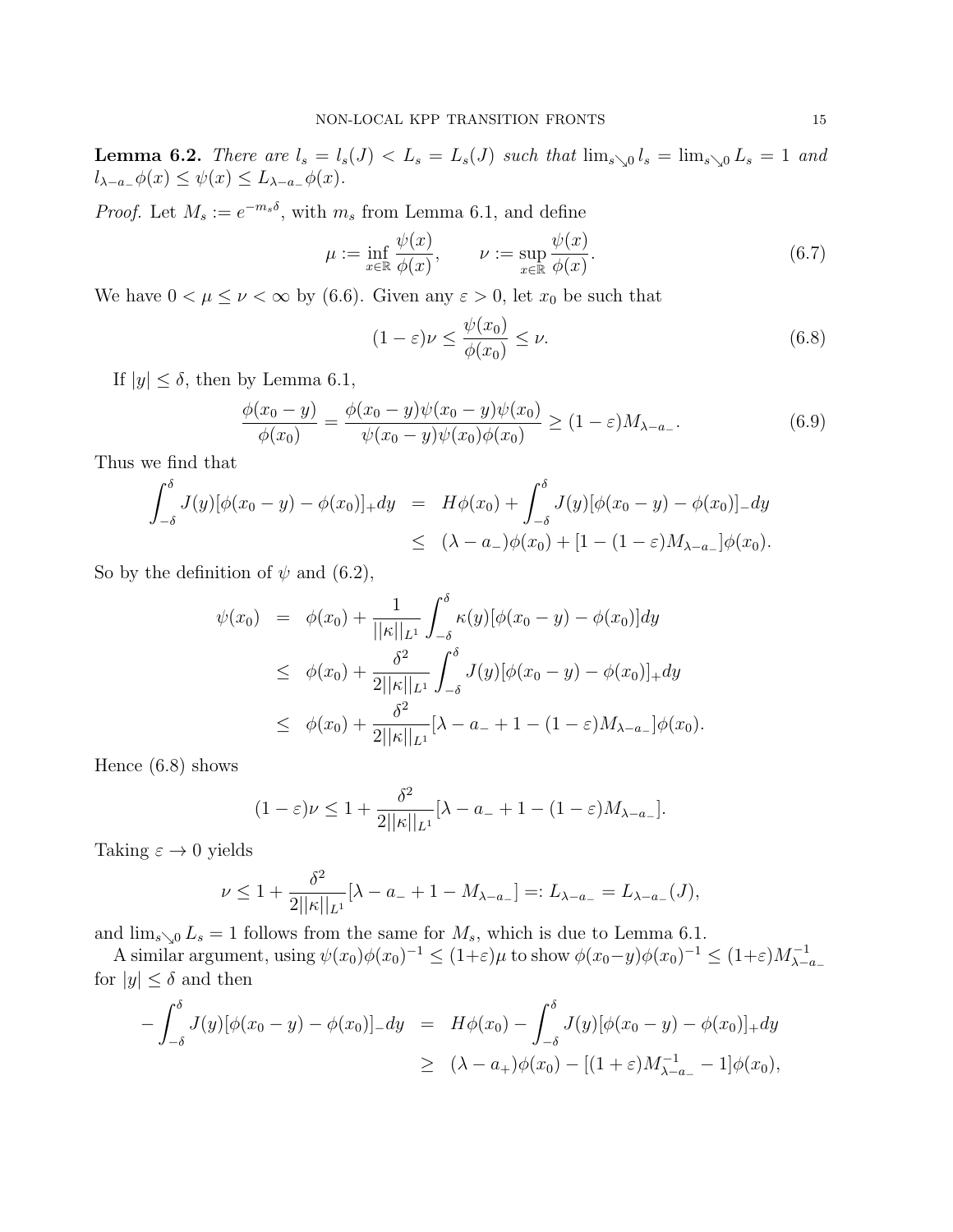shows (recall that  $\lambda > a_+$ )

$$
\mu \ge 1 - \frac{\delta^2}{2||\kappa||_{L^1}} [M_{\lambda - a_-}^{-1} - 1] =: l_{\lambda - a_-} = l_{\lambda - a_-}(J).
$$

Again,  $\lim_{s\to 0} l_s = 1$  is immediate.

To prove Lemma 3.2, it suffices to show  $\phi(x - y) \leq C_{\lambda - a}(\phi(x))$  whenever  $|y| \leq \delta$ , where  $C_s = C_s(J)$  and  $\lim_{s \searrow 0} C_s = 1$  (then  $\gamma_s := C_s - 1$ ). By Lemmas 6.2 and 6.1,

$$
\phi(x - y) \le l_{\lambda - a_-}^{-1} \psi(x - y) \le l_{\lambda - a_-}^{-1} e^{m_{\lambda - a_-} \delta} \psi(x) \le l_{\lambda - a_-}^{-1} e^{m_{\lambda - a_-} \delta} L_{\lambda - a_-} \phi(x).
$$

Hence we set  $C_s := l_s^{-1} L_s e^{m_s \delta}$ , and the proof is finished.

### **REFERENCES**

- [1] F. Andreau-Vaillo, J.M. Mazón, J.D. Rossi and J.J Toledo-Melero, Nonlocal diffusion problems, Mathematical Surveys and Monographs. Volume 168 (2010).
- [2] P.W. Bates, P.C. Fife, X. Ren and X. Wang, Traveling waves in a convolution model for phase transitions, Arch. Rational Mech. Anal. 138 (1997) 105136.
- [3] H. Berestycki, The influence of advection on the propagation of fronts in reaction-diffusion equations, Nonlinear PDEs in Condensed Matter and Reactive Flows, NATO Science Series C, 569, H. Berestycki and Y. Pomeau eds, Kluwer, Doordrecht, 2003.
- [4] H. Berestycki and F. Hamel, Front propagation in periodic excitable media, Comm. Pure and Appl. Math. 55 (2002), 949–1032.
- [5] H. Berestycki and F. Hamel, Generalized transition waves and their properties, Comm. Pure Appl. Math. 65 (2012), 592–648.
- [6] H. Berestycki, G. Nadin, B. Perthame, and L. Ryzhik, The non-local Fisher-KPP equation: traveling waves and steady states, Nonlinearity 22 (2009), 2813-2844.
- [7] J. Carr and A. Chmaj, Uniqueness of travelling waves for nonlocal monostable equations, Proc. Amer. Math. Soc. 132 (2004) 2433–2439.
- [8] J. Coville, Harnack type inequality for positive solution of some integral equation, Ann. Mat. Pura Appl. 191 (2012), 503–528.
- [9] J. Coville, On uniqueness and monotonicity of solutions of non-local reaction diffusion equation, Ann. Mat. Pura Appl. 185 (2006), 461–485.
- [10] J. Coville, J. Dávila and S. Martinez, *Pulsating fronts for nonlocal dispersion and KPP nonlinearity*, Ann. Inst. H. Poincar Anal. Non Linaire 30 (2013), no. 2, 179223.
- [11] J. Coville and L. Dupaigne, On a non-local equation arising in population dynamics, Proc. Roy. Soc. Edinburgh Sect. A 137 (2007), no. 4, 727755.
- [12] J. Coville and L. Dupaigne, Propagation speed of travelling fronts in non local reaction-diffusion equations, Nonlinear Anal. 60 (2005), no. 5, 797–819.
- [13] R. Fisher, *The wave of advance of advantageous genes*, Ann. Eugenics **7** (1937), 355–369.
- [14] F. Hamel and N. Nadirashvili, Entire solution of the KPP equations, Comm. Pure. Appl. Math 52 (1999) 1255–1276
- [15] A.N. Kolmogorov, I.G. Petrovskii and N.S. Piskunov, Étude de l'équation de la chaleur de matière et son application à un problème biologique, Bull. Moskov. Gos. Univ. Mat. Mekh.  $1$  (1937), 1–25.
- [16] W.-T. Li, Y.-J. Sun and Z.-C. Wang, Entire solutions in the Fisher-KPP equation with nonlocal dispersal, Nonlinear Anal. Real World Appl. 11 (2010), no. 4, 23022313.
- [17] A. Mellet, J. Nolen, J.-M. Roquejoffre and L. Ryzhik, Stability of generalized transition fronts, Commun. PDE 34 (2009), 521–552.